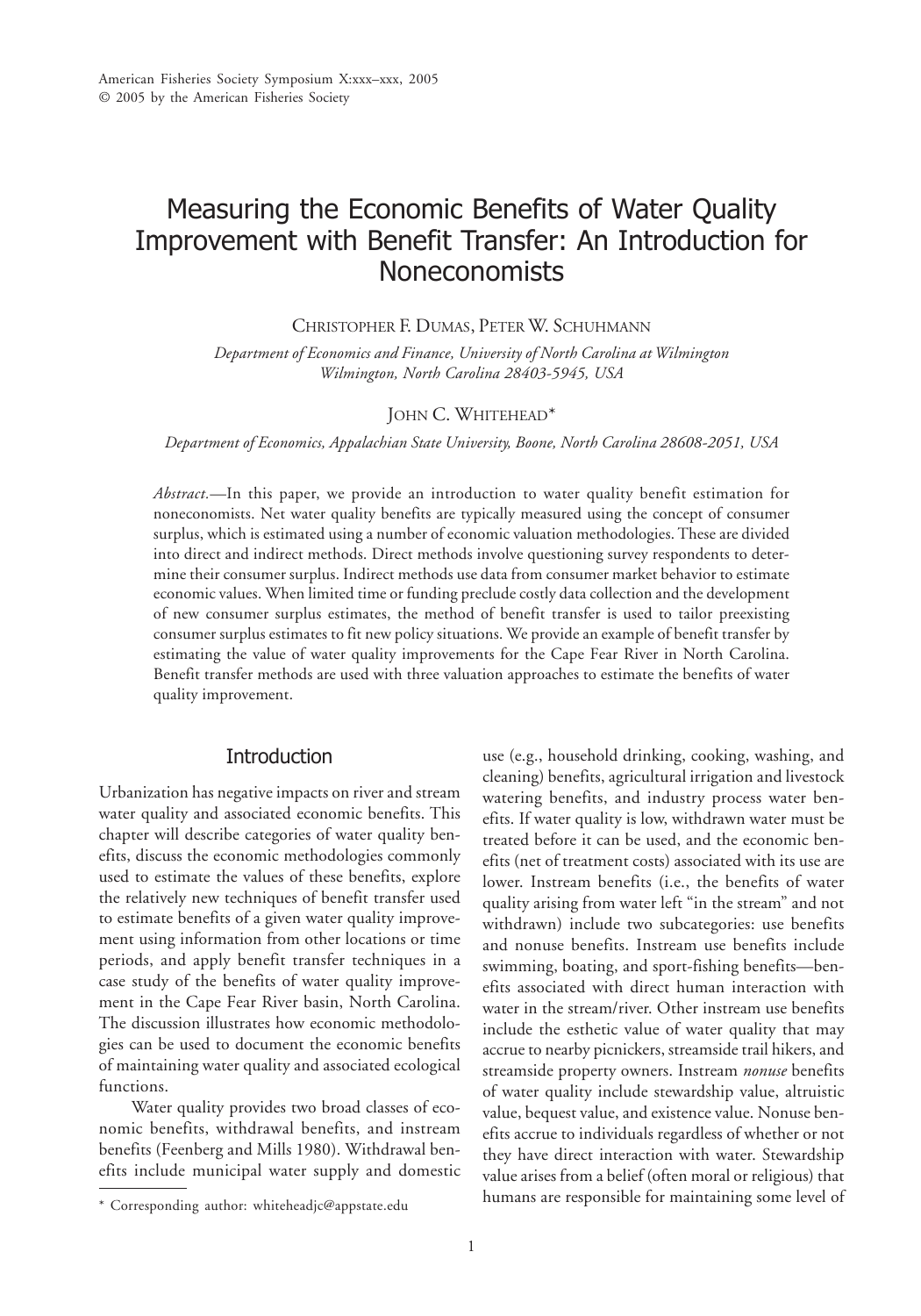water quality even in cases where no withdrawal or instream use benefits result. Altruistic value arises from the enjoyment some people receive from simply knowing that other people enjoy withdrawal or instream use benefits. Bequest value arises from a belief that current human generations are responsible for maintaining some level of water quality to "bequest" to future human generations. Existence value arises from the enjoyment some people receive from simply knowing that some level of environmental quality exists. If water quality is allowed to deteriorate, then stewardship, bequest, and existence goals may not be met, and associated benefits fall.

The impacts of urbanization on water quality benefits are mediated by aquatic ecosystems. Increases in stream nutrient levels that lead to algae blooms can reduce swimming and boating benefits. Reductions in dissolved oxygen that lead to fish kills can reduce fishing and streamside property value benefits. Increases in disease-causing bacteria due to urban and suburban storm water runoff can increase water treatment costs and reduce swimming, fishing, and boating benefits. Reductions in aquatic species populations or diversity caused by stream sedimentation or toxic chemical discharges can reduce stewardship, altruistic, bequest, and existence values. Economic valuation methodologies typically trace changes in water quality variables through changes in aquatic ecosystem parameters to changes in economic benefits. Often, it is a change in an aquatic ecosystem parameter, such as a fish population, algae population, or disease-causing bacteria population, that is the ultimate cause of a change in economic benefits.

The economic valuation methodologies vary depending on the category of water quality benefit. Appropriate methodologies are used to estimate the benefits arising from each category, and the resulting benefits are then added to arrive at a measure of the overall value of water quality. Market prices can be used together with traditional economic valuation and benefit cost analysis methodologies to derive estimates of most withdrawal benefits. However, many instream benefits lack direct market prices and have public good characteristics that make benefit estimation using traditional economic methodologies difficult. Specifically, many instream benefits exhibit the public good characteristics of *nonrivalry* and *nonexcludability*. Nonrivalry means that more than one consumer can enjoy the quality of a given body of water at the same time (whether or not this enjoyment is associated with direct use). Nonexcludability means that it is difficult (costly) to prevent one individual from enjoying the

benefits created by another individual's actions. If individuals cannot be excluded, then they will not pay prices to gain the benefits (instead, they will "free ride"), and therefore, price data will not be available.

This paper will focus on the estimation of the instream benefits of water quality changes because these types of benefits are more difficult to estimate and they are most pertinent to the theme of this book. Instream benefits are typically estimated using nonmarket valuation methodologies. Nonmarket techniques have been developed to estimate economic values in situations where direct market prices are lacking and where public good characteristics are significant. Nonmarket valuation methodologies include direct or stated preference and indirect or revealed preference approaches. The contingent valuation, contingent behavior, and conjoint/choice analysis methods are examples of direct approaches. The travel cost, averting behavior, and hedonic price methods are indirect approaches. Each of these methods requires primary data collection. When the cost of primary data collection is prohibitive and/or time is short, the benefit transfer approach can be used to develop economic benefit estimates.

With benefit transfer, benefit estimates from existing direct or indirect valuation case studies are spatially and/or temporally transferred to a new case study. There are four types of benefit transfer approaches: benefit estimate transfer, benefit function transfer, meta-analysis, and preference calibration. Benefit estimate transfer uses summary measures of the environmental benefit estimates directly. Researchers simply obtain a benefit estimate from a similar study conducted elsewhere and use it for the current policy analysis case study. With benefit function and metaanalysis transfer, researchers use statistical models to transfer benefits. Characteristics of the current policy situation or case study (e.g., population demographics, site characteristics) are substituted into a statistical model to translate benefit estimates more accurately. Preference calibration uses an analytical model to reconcile existing benefit estimates derived from different methodological approaches and develop consistent benefit estimates for the new policy study.

The remainder of this paper is organized as follows. In the second section of the paper, we present the economic theory and some definitions used in benefit–cost analysis and describe the water quality valuation methodologies. In the third section, we discuss the benefit transfer approach to estimating water quality benefits. In the fourth section, we present a case study: water quality improvement in the Cape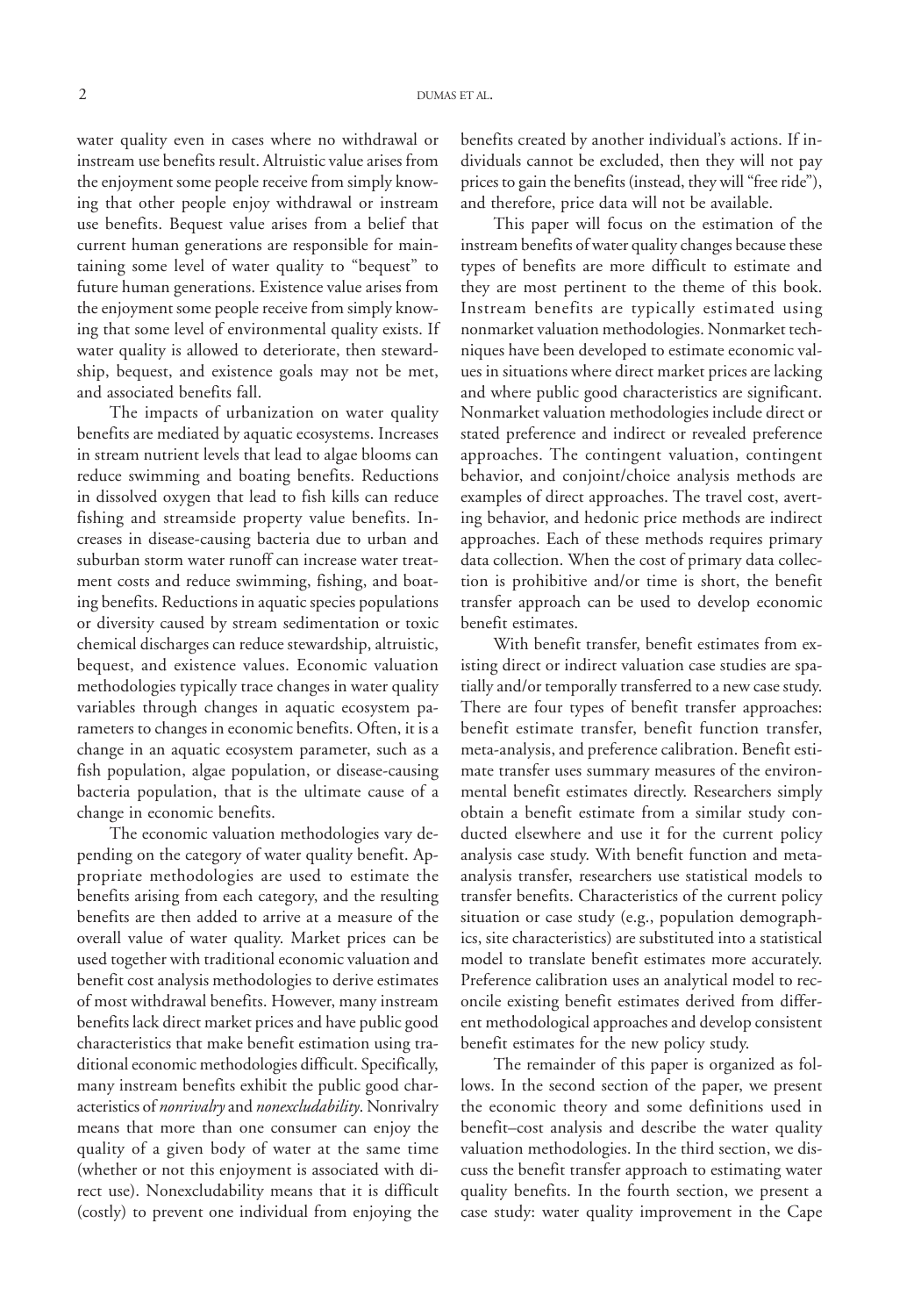Fear River. In this example, benefit transfer methods are used with three valuation approaches to estimate the benefits of water quality improvement. The fifth section is a summary of our findings.

### Economic Theory

Whenever a government project or policy is implemented, there are economic winners and losers. The economic efficiency criterion requires that the gains to the winners exceed the losses imposed on the losers. Economic efficiency is one of several criteria (others include equity and risk) used to assess the desirability of government projects, such as water quality improvement projects. Benefit–cost analysis is a method used to calculate and compare monetary gains and losses for the purpose of assessing efficiency (Boardman et al. 2001). When government pursues a water quality improvement policy, such as the regulation of polluting firms or the implementation of urban land use controls (e.g., zoning), gains and losses are distributed to consumers and firms. Losses are typically relatively straightforward to measure by considering reductions in firm profits and increases in consumer costs. However, gains are often more difficult to measure, especially when they come in the form of public goods such as water quality.

The concept of consumer surplus is the basis for measuring net economic benefits. Considering a market good, for example a car, the consumer surplus is the difference between what the consumer is willing (and able) to pay and the market price (amount actually spent) for the car. Consumer surplus is also called net willingness to pay (net WTP) since it is willingness to pay net of the costs. The consumer may be willing and able to pay the manufacturer's suggested retail price of \$35,000 for a new Ford Mustang. However, if the agreed-upon price is \$31,000 then the consumer surplus is \$4,000—the difference between the consumer's maximum willingness to pay and the market price.

Nonmarket goods such as water quality also provide consumer surplus (Freeman 1993). In the context of water quality valuation, suppose a catchand-release freshwater angler is willing and able to pay up to \$125 for a good day of urban fishing. If the cost of the day trip is \$25, then his consumer surplus is  $$125 - $25 = $100$ . Now suppose that a zoning law is enacted that leads to a water quality improvement that, in turn, increases the angler's expected catch per trip. With the increase in expected catch, the angler's willingness to pay might increase to, say, \$160. If so,

the angler's consumer surplus per trip after the water quality improvement is  $$160 - $25 = $135$ . The angler's economic gain from the water quality improvement is the change is his or her consumer surplus, or  $$135 - $100 = $35$ . The empirical challenge, of course, is to determine the angler's willingness to pay and consumer surplus before and after the water quality change.

Economics students may remember the graphical depiction of demand and consumer surplus (Figure 1). The demand curve (denoted  $D<sub>1</sub>$ ) is a downward sloping line with market price on the vertical axis and quantity purchased/consumed on the horizontal axis. The demand curve slopes downward due to the fact that lower prices are required to convince consumers to purchase larger quantities. Typically, the position of the demand curve is estimated using data on market prices and quantities purchased by the consumer. The rectangle below the current market price is the initial expenditure on the good (i.e., the product of price per unit and quantity of units purchased, noted as EXP in Figure 1). Changes in consumer surplus and not changes in expenditures (DEXP) should be used in benefit–cost analysis (Edwards 1991). In Figure 1, consumer surplus (CS) is the triangular area above the current market price and below the demand curve. The area of the consumer surplus triangle increases or decreases with changes in demand (i.e., with shifts in the position of the demand curve). Changes in consumer income, prices of related goods, consumer tastes, or most importantly for the present discussion, the quality of the good can cause shifts in demand. For example, an improvement in quality would increase demand, shifting it to the right (from  $D_1$  to  $D_2$  as shown in Figure 1). When the demand curve shifts to the right the associated consumer surplus area increases (DCS). This change in consumer surplus is the change in net economic benefits from the quality improvement. In practice, changes in consumer surplus have been found to be good approximations of more theoretically correct measures of economic benefit (Willig 1976; Randall and Stoll 1980). See Johansson (1987) for additional detail on the theory of environmental valuation.

Estimation of consumer surplus is relatively straightforward if market data exist. Typically, the demand curve equation is estimated statistically using data on market prices, quantities purchased by consumers, and other related variables such as consumer incomes and prices of related goods. Without market data, a number of methodologies have been developed to estimate consumer surplus. Consumer sur-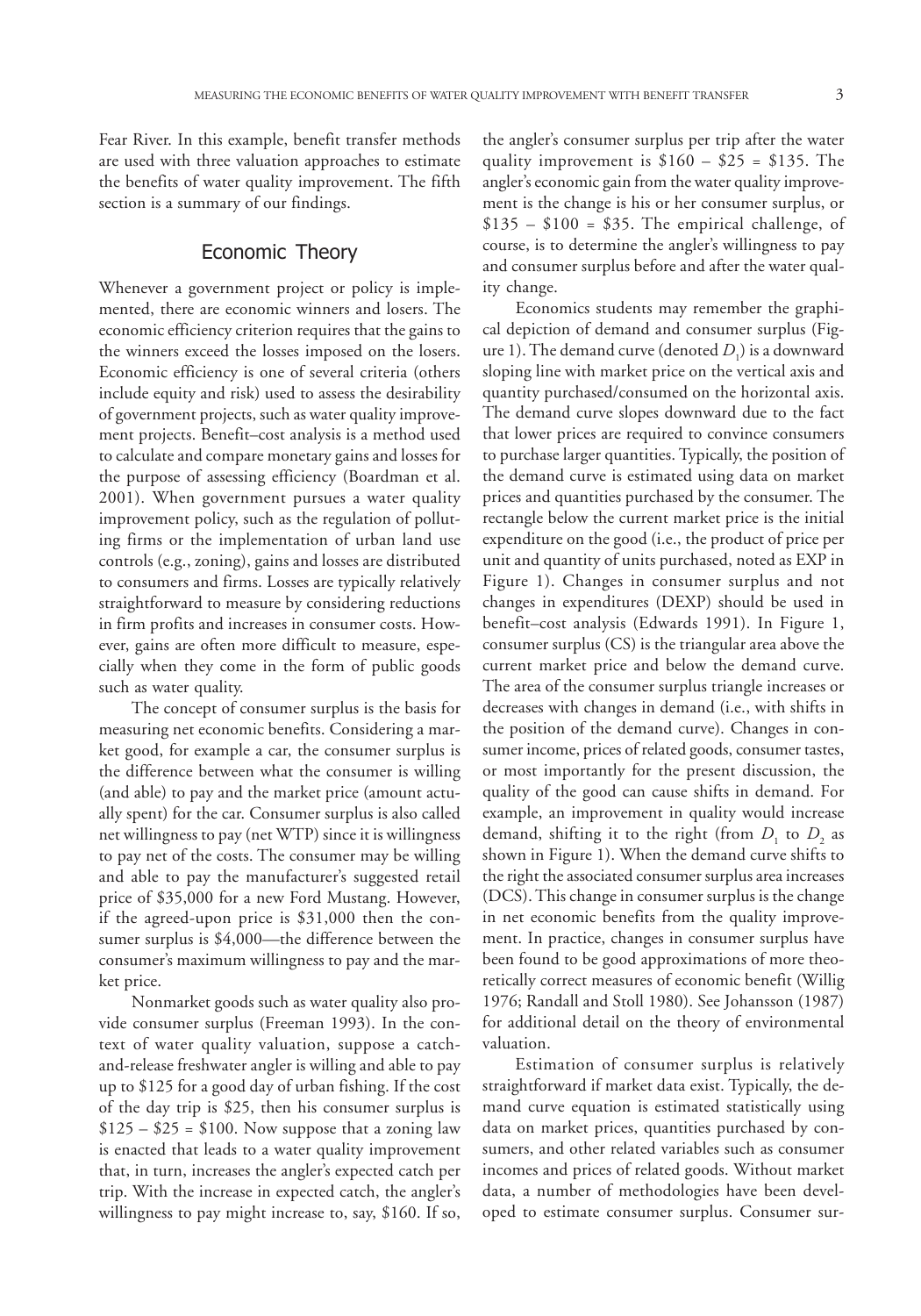

FIGURE 1. Relations among demand (*D*), consumer surplus (CS), and expenditure (EXP).

plus for nonmarket goods such as water quality improvements can arise from two sources: *use value* and *nonuse value*. Both use and nonuse values can be estimated using direct and indirect methodologies, although the latter are typically better suited for the estimation of use values, while the former are better suited for estimating nonuse values.

## Indirect "Revealed Preference" Methods

The travel cost method (Bockstael 1995) is a revealed preference method that is most often used to estimate the benefits of outdoor recreation (e.g., improved fishing opportunities following water quality improvement). The travel cost method begins with the insight that the major cost of outdoor recreation is the travel and time costs incurred to get to the recreation site. Since individuals reside at varying distances from the recreation site, the variation in distance and the number of trips taken are used to trace out a demand curve for the recreation site. The demand curve is then used to derive the consumer surplus associated with using the site. With data on appropriate demand curve shift variables (i.e., independent variables such as measures of water quality), the economic benefits (i.e., changes in consumer surplus) associated with changes in the shift variables (i.e., changes in water quality) can be derived.

A variation of the travel cost method is the random utility model (RUM) (e.g., Bockstael et al. 1989). Unlike the traditional travel cost model which focuses on one recreation site, a RUM uses information from multiple recreation sites. Individuals choose a recreation site based on differences in trip costs and site characteristics (e.g., water quality) between the alternative sites. Statistical analysis of the relationship between site characteristics and recreationists' site choices enables estimation of any consumer surplus changes arising from any changes in site characteristics, such as water quality.

The averting behavior method (Smith 1991) begins with the recognition that individuals seek to protect themselves when faced with environmental risk such as contaminated drinking water. Defensive behavior requires expenditures that would not normally be made. For example, purchases of bottled water or water filters may increase when the risk of contaminated drinking water increases. These increases in expenditures represent a lower bound on the economic benefits of policy that reduces drinking water risk.

The hedonic price method (Palmquist 1991; Freeman 1993) exploits the relationship between charac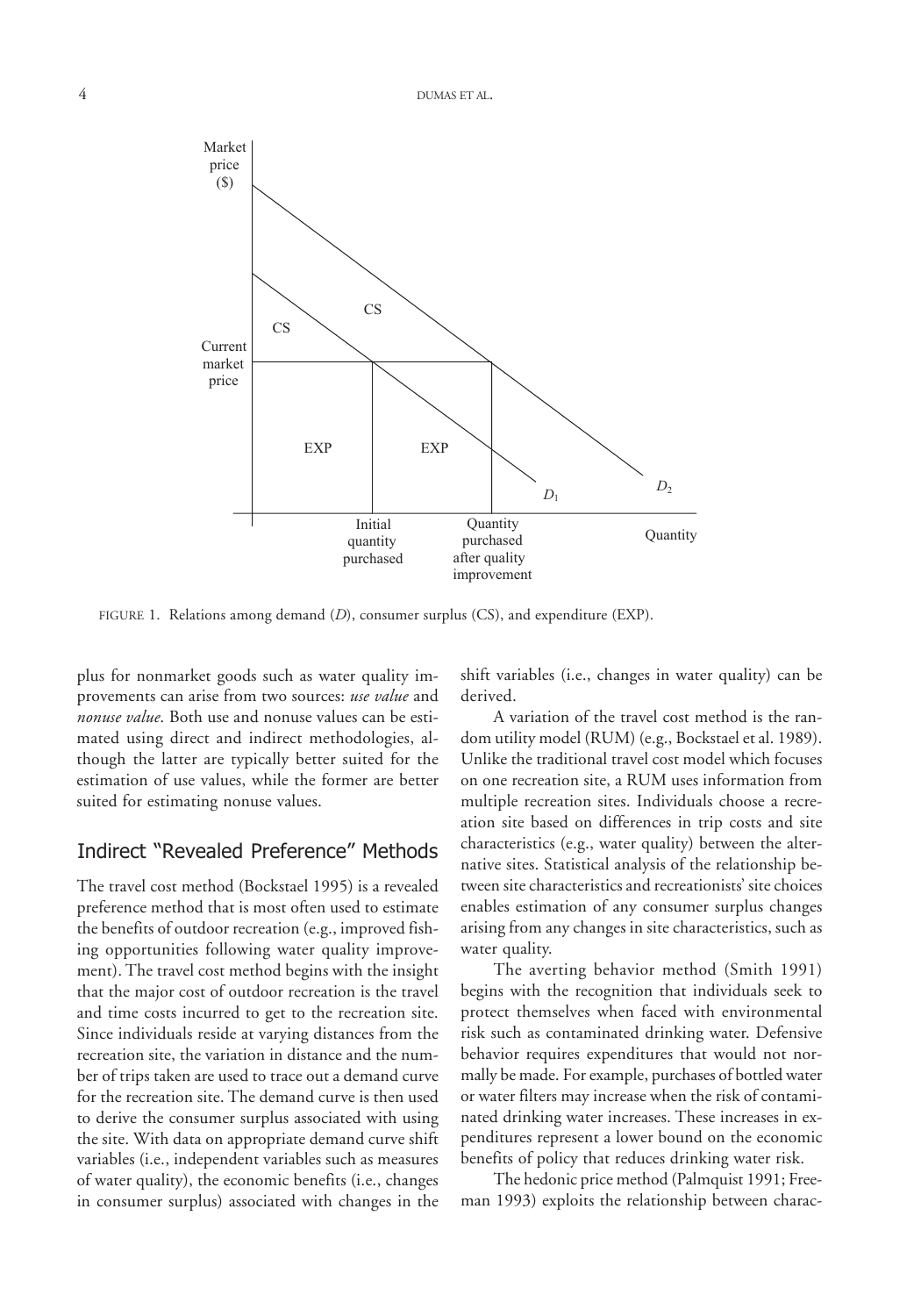teristics of land and labor markets, including water quality, and housing prices and wages. For example, land parcels in close proximity to water bodies with high quality water command higher prices than parcels adjacent to water with lower quality. Job markets with greater environmental amenities (such as high quality water) are associated with lower wages relative to other job markets because individuals are willing to accept lower wages in order to gain greater amenities. Housing and labor market differences can therefore be used to trace out the demand for water quality and used to measure economic benefits.

The travel cost, averting behavior, and hedonic methods are considered indirect valuation methods because they estimate the benefits of water quality improvement (or other nonmarket goods) through an examination of demands for related goods such as recreational trips and housing. The major strength of indirect approaches is that they are based on data reflecting actual market choices, where individuals bear the actual costs and benefits of their actions. However, indirect methods are generally only suitable for the estimation of use value, as nonuse value may not be reflected in market choices and behavior. The major weakness of indirect approaches is their reliance on historical data. Policies often are beyond the range of historical experience. For example, few residents of an urban area located near a long-degraded stream may have experienced a fishable stream. Without variation in the historical water quality data, it is difficult to predict how an improvement in water quality would shift the residents' demand curve and change their consumer surplus. Analysis of the economic benefits of water quality policy is often difficult when indirect valuation methods are used exclusively.

### Direct "Stated Preference" Methods

The contingent valuation method (Mitchell and Carson 1989; Bateman and Willis 1999) is a stated preference approach that directly elicits willingness (and ability) to pay statements from survey respondents. In other words, respondents are directly asked about their willingness to pay (i.e., change in consumer surplus) for environmental improvement or willingness to accept (i.e., amount of monetary compensation required to allow) environmental degradation.

The method involves the development of a hypothetical market via in-person, telephone, mail, or other types of surveys. In the hypothetical market respondents are informed about the current problem and the policy designed to mitigate the problem. The state of the environment before and after the policy is described. Other contextual details about the policy are provided such as the policy implementation rule (e.g., majority voting) and the payment vehicle (e.g., increased taxes or utility bills). Finally, a hypothetical question is presented that asks respondents to choose between improved water quality with increased costs or the status quo. The choice is often framed as a referendum vote in order to make the situation more realistic. Respondents can be presented with multiple scenarios and make multiple choices. Statistical analysis of these data leads to the development of willingness to pay and consumer surplus estimates.

The contingent behavior approach is similar to the contingent valuation method in that it involves hypothetical questions. In contrast, the questions involve changes in hypothetical behavior instead of hypothetical changes in willingness to pay. For example, respondents can be asked about hypothetical recreation trips with and without water quality improvements (Whitehead et al. 2000). Conjoint analysis is a type of contingent behavior approach that asks about hypothetical recreation site choice and other discrete choices (Louviere 1988; Adamowicz et al. 1999). Again, respondents can be presented with multiple scenarios and make multiple choices. Contingent behavior and conjoint analysis responses are treated as behavioral data and are analyzed using the same statistical methods as are used in the indirect approaches.

A strength of the direct or stated preference approaches is their flexibility. Water quality policies are often new policies with no historical precedent. Absent a natural policy experiment, the historical (i.e., revealed preference) data does not contain observations related to the policy. Direct approaches can be used to construct realistic policy scenarios for any new policy. Oftentimes, hypothetical choices are the only way to gain policy relevant nonmarket benefit information. Another strength of the direct approaches, especially contingent valuation, is the ability to measure nonuse values, such as the value of improving aquatic ecosystems. The major weakness of the direct approaches is their hypothetical nature. Respondents are placed in unfamiliar situations in which complete information may not be available. At best, respondents give truthful answers that are limited only by their unfamiliarity. At worst, respondents give unconsidered answers due to the hypothetical nature of the scenario.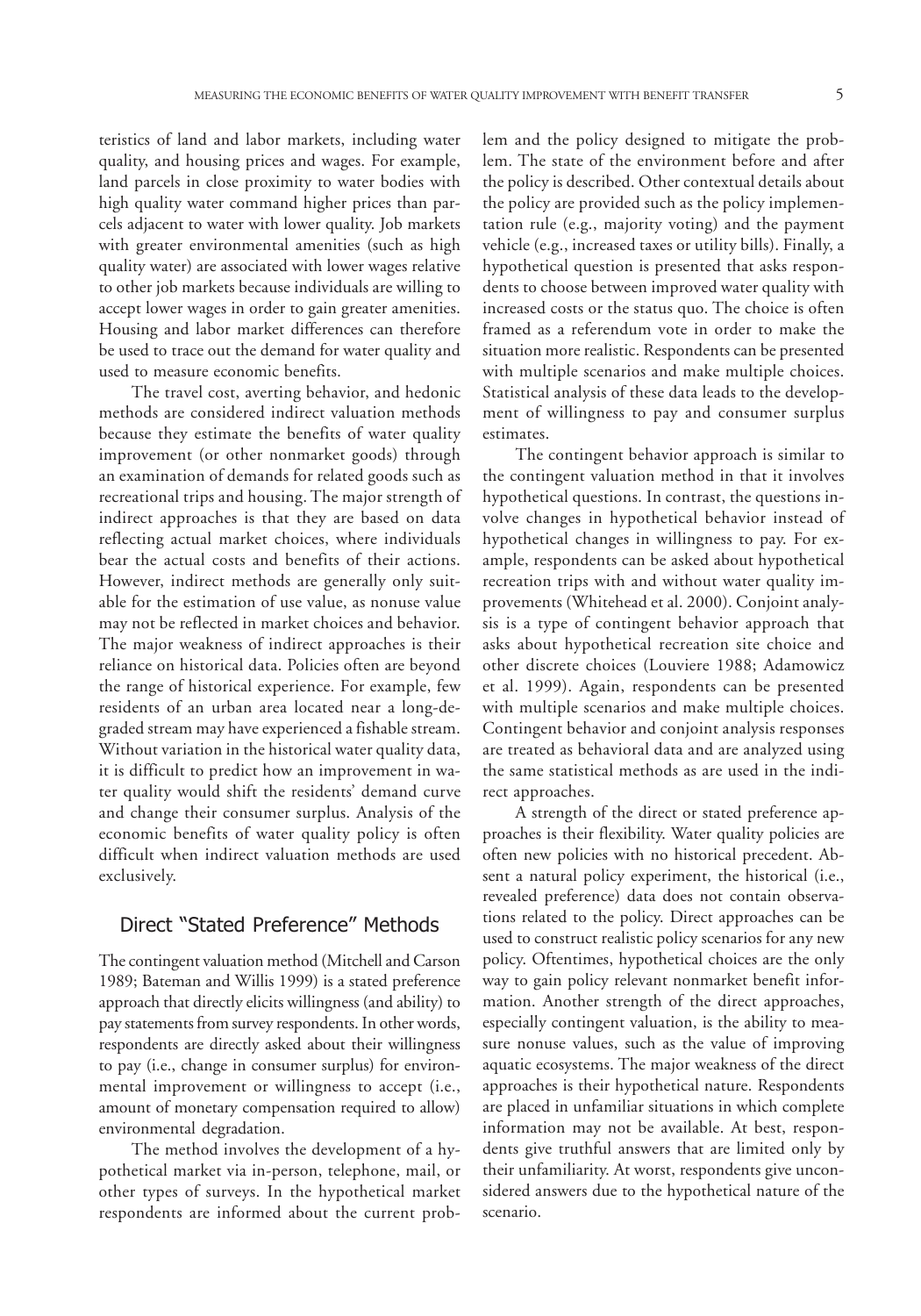### Benefit Transfer

The benefit transfer approach to environmental valuation was developed for situations in which the time and/or money costs of primary data collection for original direct and indirect studies are prohibitive. With benefit transfer, environmental benefit estimates from existing case studies (i.e., the study sites) are spatially and/or temporally transferred to a new, policy case study (i.e., the policy site). The more common type of benefit transfer is the spatial transfer, where consumer surplus from the study site is transferred to the policy site at the same point in time. Less common is the temporal transfer in which consumer surplus from one time period is transferred to another time period.

Benefit transfer has been widely used to inform policy analysis since the 1950s (Smith 1992; Bergstrom and DeCivita 1999). Yet, it was not until a 1992 special issue of *Water Resources Research* that attention was focused on the theory and practice of benefit transfer (Brookshire and Neil 1992). Research focusing on benefit transfer has rapidly increased since the special issue. Four benefit transfer methodologies have emerged: benefit estimate transfer, benefit function transfer, meta-analysis transfer, and most recently, preference calibration transfer. Each of these transfer methodologies can be used to transfer benefit estimates obtained from a variety of benefit estimation methodologies, such as travel cost, contingent valuation, and hedonic valuation.

Brouwer (2000) proposes some necessary conditions for a valid benefit transfer. First, consumer surplus from the study site must be theoretically and methodologically valid. Second, the populations in the study and policy sites must be similar. Third, the difference between prepolicy and postpolicy quality (or quantity) levels must be similar across study and policy sites. Fourth, the study and policy sites must be similar in terms of environmental characteristics. Fifth, the distribution of property rights and other institutions must be similar across sites. Accuracy of benefit transfer will suffer if any of these conditions is violated. Yet, as will be shown below, the degree to which accuracy is impacted depends greatly upon the measures used and the assumptions made.

### Benefit Estimate and Function Transfer

Benefit function transfer should be distinguished from benefit estimate transfer. Benefit *estimate* transfer uses environmental benefit estimates developed for a study

site at the policy site. Researchers simply obtain a benefit estimate from a similar study conducted elsewhere and use it for the current policy analysis case study (e.g., Luken et al. 1992). In contrast, benefit *function* transfer uses a statistical model of benefits developed at the study site to estimate benefits at the policy site (e.g., Desvousges et al. 1992). Characteristics from the policy site are substituted into the model from the study site to tailor benefit estimates for the policy site.

Loomis (1992) argues that benefit function transfer can be more powerful than benefit estimate transfer in situations where demographic or environmental quality factors (for example) at the study site differ from those at the policy site. However, empirical results concerning the superiority of benefit function transfer are mixed. In a study of Wisconsin lake recreation, Parsons and Kealy (1994) find that benefit function transfer estimates are within 4% of the original model estimates, while benefit estimate transfers are within 34%. Brouwer and Spaninks (1999) also find that benefit function transfer is more accurate (within 22%) than benefit estimate transfer. Loomis (1992) finds that recreational fishing benefits developed using the travel cost method transfer from one state to another with between 5% and 15% accuracy. Loomis et al. (1995) find that per capita reservoir recreation benefit estimates from a travel cost model transfer accurately across sites.

In contrast, Barton (2002) finds that benefit estimate transfer, with transfer errors of 20% and 30%, outperforms benefit function transfer in the case of water quality improvements in Costa Rica. In a study of marine recreational fishing using the contingent valuation method, Downing and Ozuna (1996) find that few benefit functions transfer and, of those that do, few benefit estimates generated from the benefit functions transfer accurately. Similarly, in a study of recreation sites in Arizona and New Mexico using contingent valuation, Kirchhoff et al. (1997) find that between 55% and 90% of the benefit function transfer estimates are not accurate.

### Meta-Analysis Transfer

Meta-analysis is a general term for any methodology that summarizes results from several studies. In the case of environmental benefit transfer, benefit estimates gathered from several studies serve as the dependent variable in regression analysis, and characteristics of the individual studies (e.g., water quality, type of survey methodology) serve as the independent vari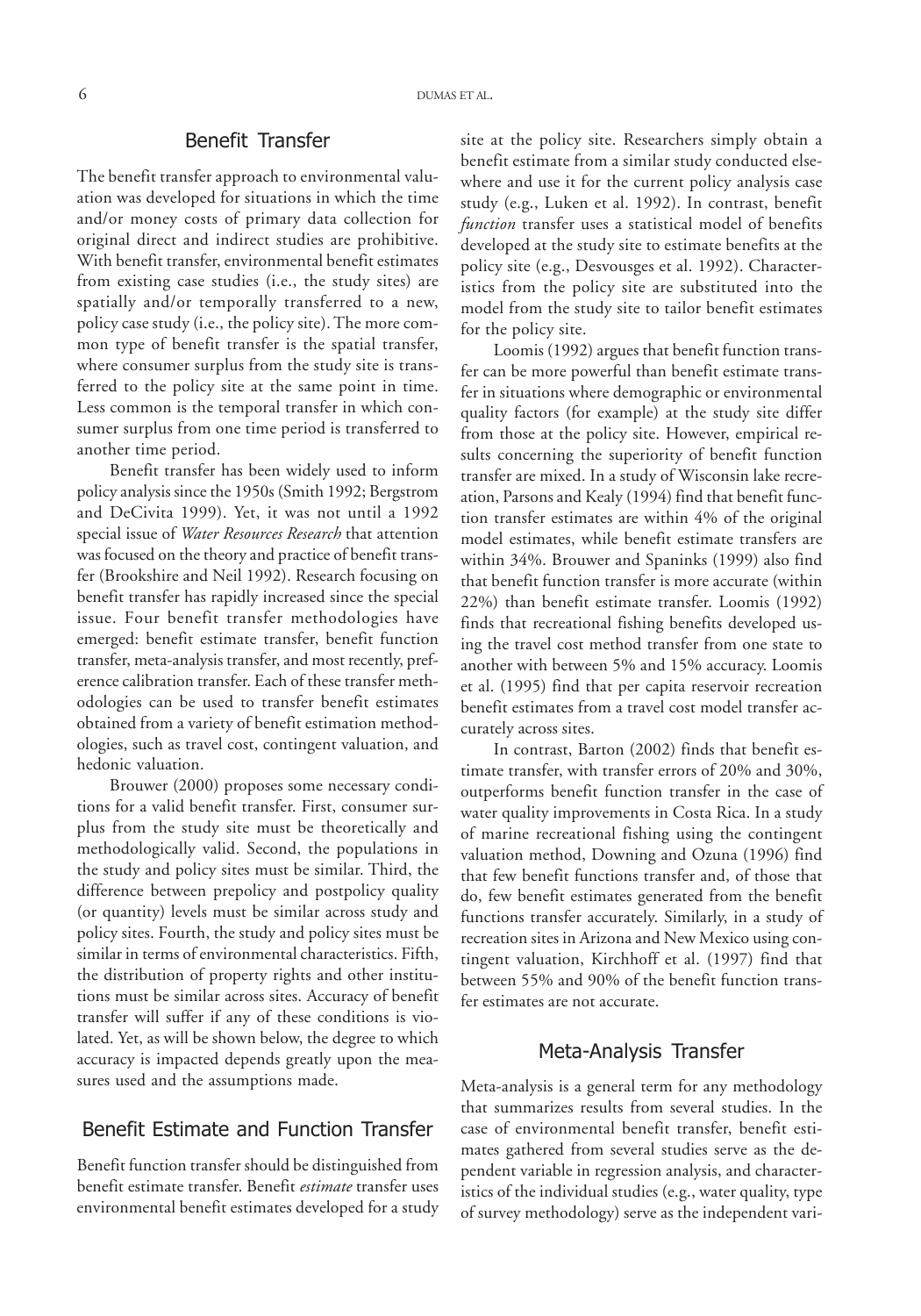ables. Benefit transfer using meta-analysis has three advantages over benefit function transfer (Shrestha and Loomis 2001). First, by employing a large number of studies, benefit estimates will be more rigorous. Second, meta-analysis may be used to control for differences in functional form and other methodological differences across studies (Smith and Kaoru 1990a). Third, differences between the study site and the policy site can be better controlled.

Several meta-analysis studies focus on one valuation method and one type of environmental commodity. Smith and Kaoru (1990a, 1990b) conducted a meta-analysis of the benefit estimates derived from travel cost recreation demand models. Smith and Huang (1993, 1995) conducted a meta-analysis of air quality benefits derived from hedonic property value models. These studies confirm that study methodology influences benefit transfer estimates. The authors recommend that meta-analysis be used as a complement to other benefits transfer methods. Smith and Osborne (1996) conducted a meta-analysis of air visibility benefits. They found that benefit estimates tend to conform to important economic principles that confirm their validity, but this conclusion is subject to variation in research methods used in the studies. Loomis and White (1996) conducted a metaanalysis of studies of rare and endangered species. Their model is able to explain more than 50% of the variation in these values. They conclude that meta-analysis is a promising technique for benefit transfer.

Two meta-analysis studies compare alternative environmental valuation methods for a single environmental commodity. Walsh et al. (1992) conducted a meta-analysis of outdoor recreation value estimates from travel cost and contingent valuation studies. Woodward and Wui (2001) conducted a meta-analysis of studies of wetland values using travel cost, contingent valuation and other methods. Both studies conclude that the contingent valuation method tends to generate lower benefit estimates relative to other methods. A similar result is found by Carson et al. (1996).

Rosenberger and Loomis (2000) compare national and census region meta-analysis functions. The national and census region models produce benefit estimates that differ from those in the original studies by 54% and 71%, respectively. Benefit transfers are more accurate for activities with many existing studies in the database, such as fishing, than for activities with only a few studies, such as skiing. Shrestha and Loomis (2001) use results from U.S. studies to forecast benefits for international policy sites. They find

that average prediction error is between 24% and 30% after adjusting for inflation and exchange rates.

Finally, Smith and Pattanayak (2002) provide a review of the meta-analysis literature. They argue that few existing meta-analyses should be used for benefit transfer due to inconsistent definitions of the benefit estimates (e.g., pooling estimates from contingent valuation and travel cost methods) and environmental commodities (e.g., value derived for use versus nonuse values).

### Preference Calibration Transfer

Smith et al. (2002) and Pattanayak et al. (in press) argue that a new approach to benefit transfer, preference calibration, is needed because the majority of the evidence appears to indicate that benefit function transfer is not accurate. As with benefit function transfer, preference calibration exploits benefit estimates from other studies. In contrast, preference calibration uses estimates from multiple methods to develop a preference function consistent with economic theory. Importantly, preference calibration ensures that benefit estimates do not violate the consumer's ability to pay requirement when the scale of the environmental change is large. In other words, preference calibration ensures that consumers can afford to pay the amounts indicated by the transferred willingness to pay estimates.

Smith et al. (2002) used preference calibration to estimate the benefits of improved water quality using contingent valuation, travel cost demand, and hedonic property value studies. They found that conventional benefit estimate transfer understate benefits by 83% for the travel cost studies and 3% for the hedonic property value studies. Conventional transfer overstate benefits by 64% for the contingent valuation study. Pattanayak et al. (in press) found that conventional benefit estimate transfer understate water quality benefits by 66% for travel cost studies and 16% for contingent valuation studies. The contingent valuation method performs better in the second study because it includes nonuse values as well as use values.

#### An Assessment

Three preferred types of benefit transfer are emerging: benefit function transfer, meta-analysis transfer, and preference calibration. Meta-analysis transfer has several advantages over benefit function transfer. A major advantage is that meta-analysis is able to control for differences in study methodologies. However, meta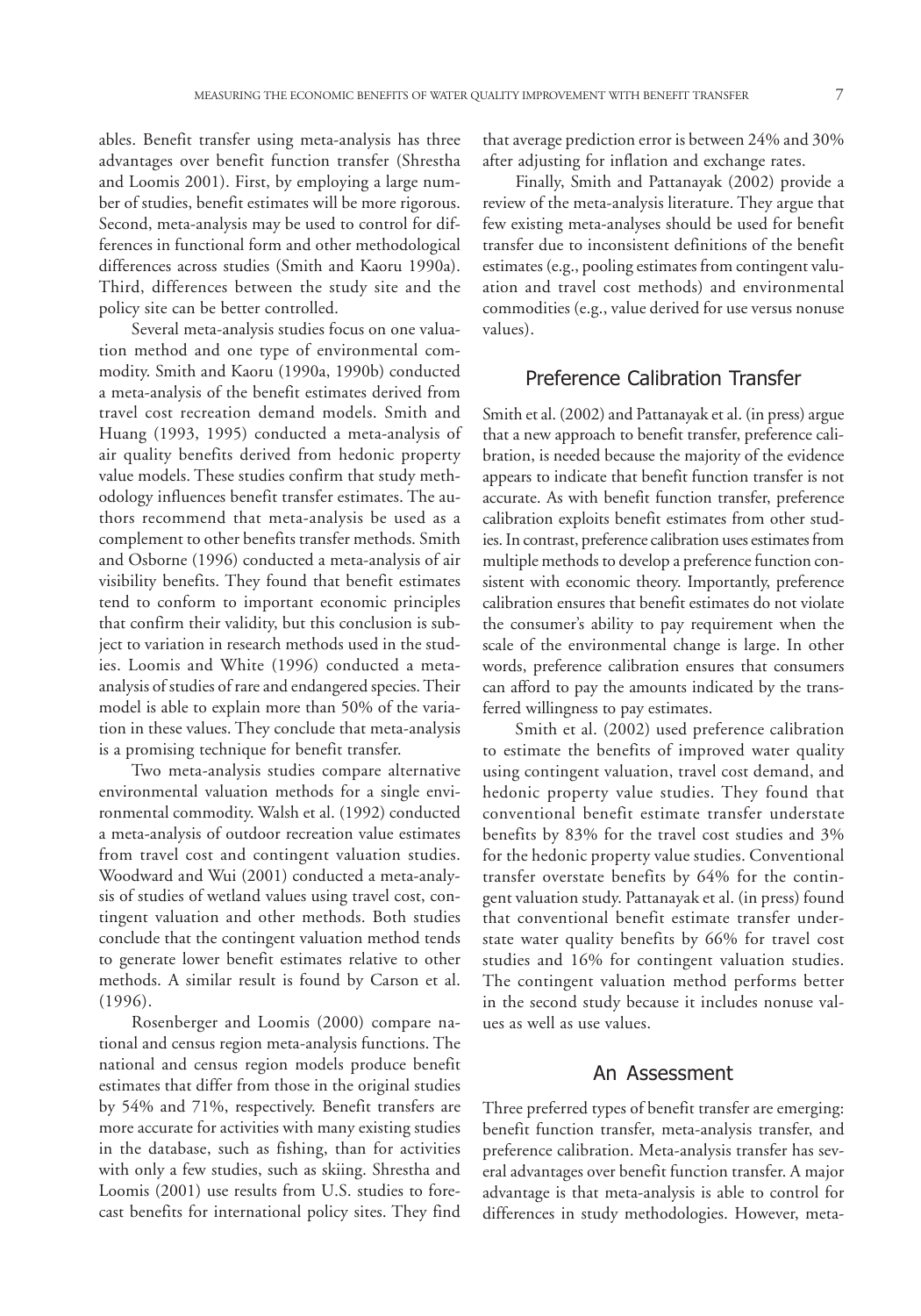analysis suffers from (1) reporting errors and omissions in the original studies, (2) inconsistent definitions of environmental commodities and values, and (3) large random errors. In addition, the development of a meta-analysis function is costly in terms of time and money relative to benefit function transfer due to the larger number of studies required.

Preference calibration has been proposed as a solution to the problems associated with benefit function transfer and meta-analysis transfer. A major benefit of preference calibration is its recognition that willingness to pay is constrained by income in situations involving large changes in policy variables. However, there are several problems with preference calibration. Preference calibration does not tailor the benefit estimates to the demographics and other characteristics of the policy site as does benefit function transfer and meta-analysis transfer. Preference calibration is more time consuming than benefits function transfer due to the increased analytical burden. Also, preference calibration has yet to be vetted by tests of transfer accuracy.

Numerous and restrictive conditions are necessary for the successful application of each of the three emerging benefit transfer methods. It is not surprising that many studies evaluating benefit transfer methods reject transfer accuracy. In other words, the differences between benefits from a primary study and transferred benefits are statistically significant. Nonetheless, the benefits from a primary study and transferred benefits are typically of the same order of magnitude and differences are typically much less than 100%. When primary data collection is not feasible, there are no current alternatives to benefit transfer. The practice of benefit transfer is sure to continue.

#### Policy Study: Cape Fear River

In this section, we use benefit transfer methods to estimate the benefits of hypothetical water quality improvement policies for residents of an urban area. Although it would be an interesting methodological exercise to estimate the benefits of a water quality improvement *for the same policy* using alternative benefit transfer methods to test their validity, the purpose of this paper is to illustrate the empirical use of existing methods. Given the limited scope of this study, we do not employ the time-intensive meta-analysis or preference calibration approaches to benefit transfer. Instead, we apply the benefit estimate and benefit function transfer approaches using the travel cost, hedonic price, and contingent valuation methods of estimating willingness to pay and consumer surplus. The analysis illustrates how the benefit transfer approaches are used in combination with the valuation methods to obtain benefit estimates.

The case study site is the portion of the lower Cape Fear River that flows through New Hanover County, located in the southeastern corner of North Carolina (Figure 2). The Cape Fear River basin is the largest river basin in North Carolina (North Carolina Department of Environment and Natural Resources 2000). It originates near Greensboro and flows east past the Chapel Hill-Durham area and southeast to Wilmington (population = 75,838) in New Hanover County (population =  $165,712$ ) where it drains into the Atlantic Ocean. The Cape Fear River basin is comprised of the Haw, Deep, upper Cape Fear, Black, northeast Cape Fear, and lower Cape Fear watersheds.

The Cape Fear River is subject to point-source water pollution from industrial and municipal waste treatment facilities and nonpoint source pollution from agricultural runoff, storm water runoff from urban and suburban areas, and sediment from newly urbanizing areas. As of 1999, there were 280 point-sources of wastewater in the Cape Fear River basin permitted under the National Pollutant Discharge Elimination System (NPDES), with a total permitted flow of 1.34 million m3 /d (353 million gallons/d, MGD) (North Carolina Department of Environment and Natural Resources 2000). Of these, 58 were major sources, each emitting more than 3,700 m3 /d (1 MGD). The lower Cape Fear contains more than 50% of the agricultural hog production operations in North Carolina. Nutrients from treated hog waste sprayed onto field crops as fertilizer flow into tributary waters during high rainfall events. Although one-half of the land area is forested, the Cape Fear River basin is a rapidly urbanizing area. For example, Wilmington experienced significant economic growth during the 1990s, its population increasing by 29.4%. Land clearing and construction activities associated with development increase the sediment load in the river. As of 1999, 623 general stormwater permits (typically construction projects affecting two or more hectares) and fortyeight individual (large municipal and industrial) stormwater permits were issued within the basin under the stormwater program of the 1990 Clean Water Act.

Multiparameter water quality sampling for the Cape Fear River has been conducted by the Lower Cape Fear River Program (LCFRP) since June 1995 (Mallin et al. 2002). The LCFRP currently encompasses 35 water sampling stations throughout the Cape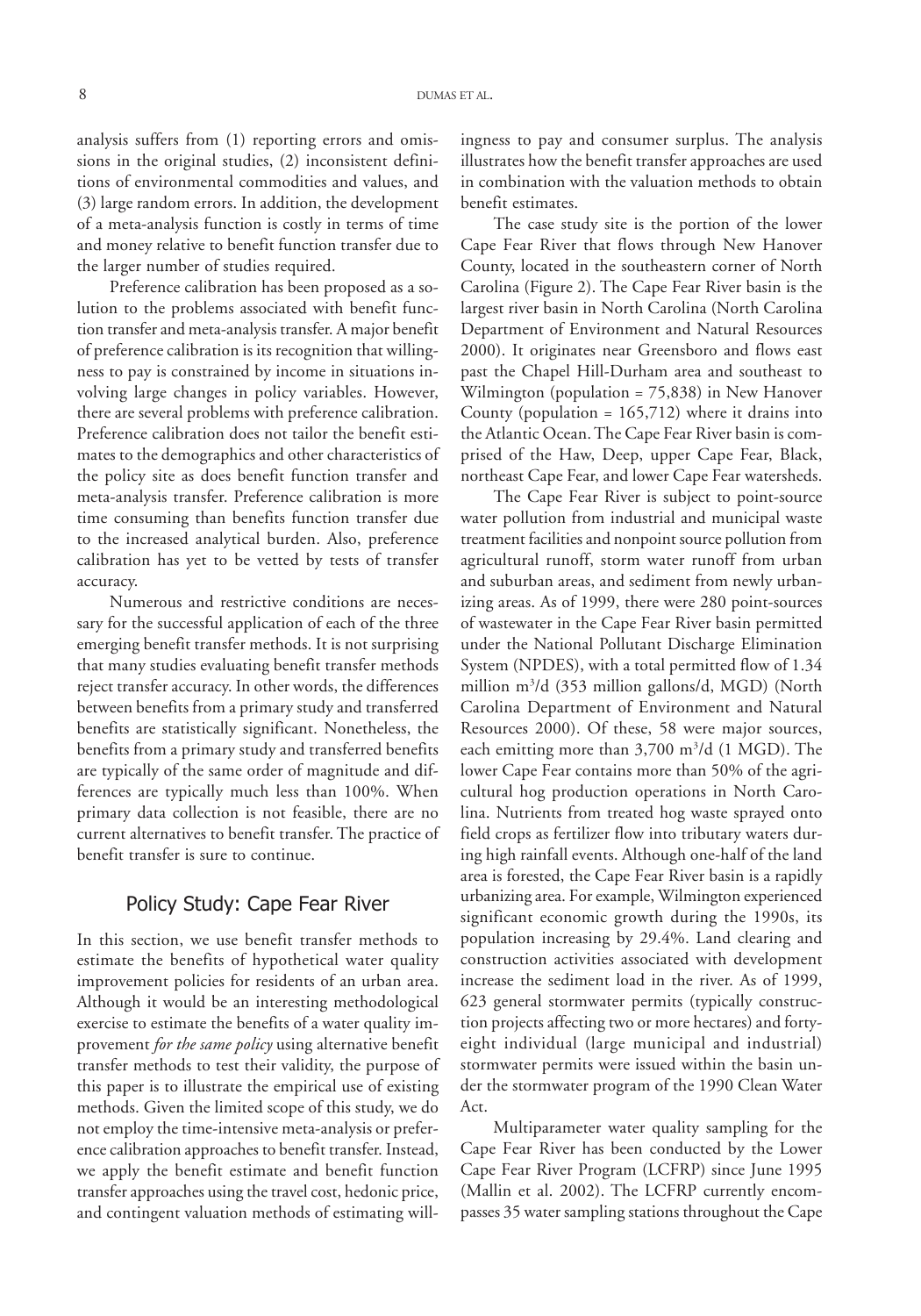

FIGURE 2. The Cape Fear River basin, North Carolina, showing Lower Cape Fear River Program water quality sampling station locations (Lower Cape Fear River Program 2003).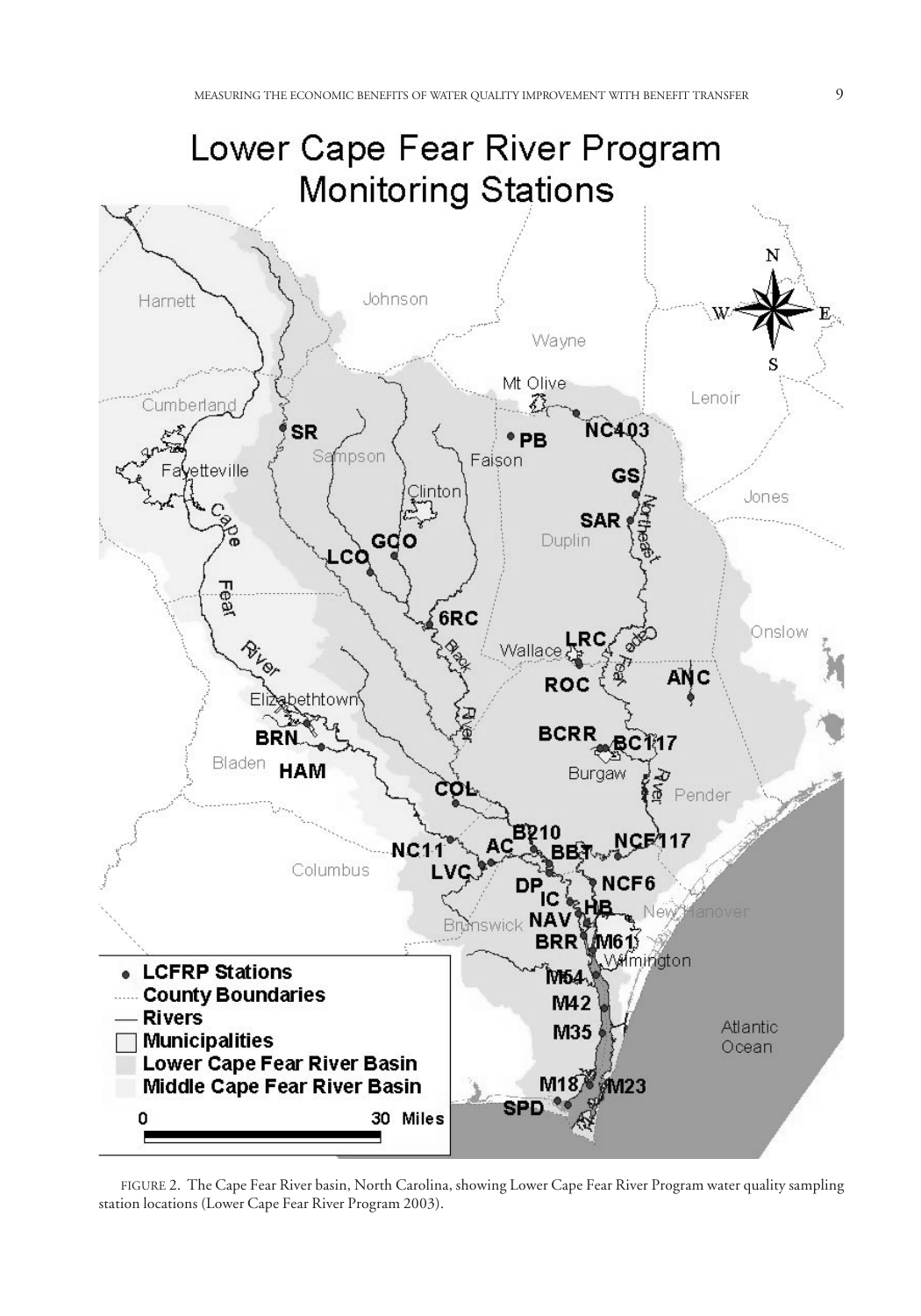Fear, Black, and northeast Cape Fear River watersheds. The LCFRP sampling program includes physical, chemical, and biological water quality measure- ments, analyses of the benthic and epibenthic macroinvertebrate assemblages, and assessment of the fish assemblages.

The main-stem lower Cape Fear River is characterized by somewhat turbid water containing high levels of inorganic nutrients. It is fed by two large blackwater rivers (the Black and northeast Cape Fear rivers) that have low levels of turbidity, but darkly colored water (due to naturally occurring tannins), with less inorganic nutrient content than the main stem. While nutrients are reasonably high in the river channels, algal blooms are rare because light is attenuated by water color or turbidity and flushing is high. Periodic algal blooms are seen in the tributary stream stations, some of which are impacted by point source discharges. Below some point sources, nutrient loading can be high and fecal coliform contamination occurs. Other stream stations drain blackwater swamps or agricultural areas, some of which periodically show elevated pollutant loads or effects.

During the 2001–2002 sampling period, a prolonged drought had a significant positive effect upon water quality. As a result of the drought conditions, a considerably lower number of stations were impaired by fecal coliform contamination than in the past several years. The impaired locations were a mixture of areas impacted by point and nonpoint source inputs. Against this background, we estimate the benefits of water quality improvement with the benefit transfer approach.

### Benefit Estimate Transfer: Travel Cost Method

To illustrate a temporal benefit estimate transfer using the travel cost method of valuation, we apply estimates of the benefits of ambient water quality improvements in river basins and watersheds in North Carolina from Phaneuf (2002). Phaneuf (2002) used data from the Environmental Protection Agency's (EPA) national water-based recreational survey, which are combined with chemical measures of water quality. The random utility model (RUM) version of the travel cost method is employed to model behavioral responses to changes in water quality in order to aid in the design and implementation of total maximum daily load (TMDL) policies in North Carolina. As noted above, given that travel costs serve as an implicit price of a recreation visit, changes in

recreational site choices in response to changes in water quality can be used to estimate the use value of water quality improvements.

Phaneuf (2002) estimated the benefits of four potential changes: the loss of individual watersheds from recreation use, water quality improvements in individual watersheds, water quality improvements across an entire river basin, and reductions in ammonia and phosphorous. The specific water quality improvement for the second of these measures is defined as a reduction in pollution loadings such that a maximum of 10% of monitoring station readings for pH, dissolved oxygen, phosphorous, and ammonia are out of compliance for the watershed and is most applicable for our purposes here—to illustrate benefits transfer for a specific watershed. In addition to quantifying the value of reductions in pollutant loadings using individual measures of the pollutants, Phaneuf (2002) also derived the willingness to pay for the same improvements as measured by the EPA's index of watershed indicators (IWI) (U.S. Environmental Protection Agency 2002). This index is a scale of 1–6, with 1 indicating the highest water quality.

For the watersheds in the Cape Fear River basin, willingness to pay per trip to maintain (i.e., to prevent the loss of) existing recreation access is \$0.29 for the upper Cape Fear River, \$0.39 for the lower Cape Fear River, and \$0.80 for the northeast Cape Fear River (Phaneuf 2002). Further, the willingness to pay per trip for the water quality *improvement* was found to be \$0.10 for the upper and lower Cape Fear River and \$0.24 for the northeast Cape Fear River. The mean willingness to pay per trip estimates across all watersheds in the state were \$0.41 for access and \$0.17 for the improvement. The ranges of these estimates were \$0.05 to \$2.91 and \$0.00 to \$1.44.

Phaneuf (2002) found that the per trip willingness to pay for a reduction in pollution loadings such that a maximum of 10% of readings are out of criteria for the entire Cape Fear River basin (as opposed to a single watershed within the basin) are between \$1.00 and \$6.29, depending on the specification of the statistical model and which water quality data are used. The per trip willingness to pay value found using the IWI is \$2.25 (Phaneuf 2002). In terms of the benefits transfer, a lower bound on the aggregate benefits of basin-wide improvements over the entire season is approximated by multiplying these per trip benefits by the total number of freshwater angling days in North Carolina. The U.S. Fish and Wildlife Service estimated that 675,000 resident anglers fished 11.4 million freshwater days in North Carolina in 2001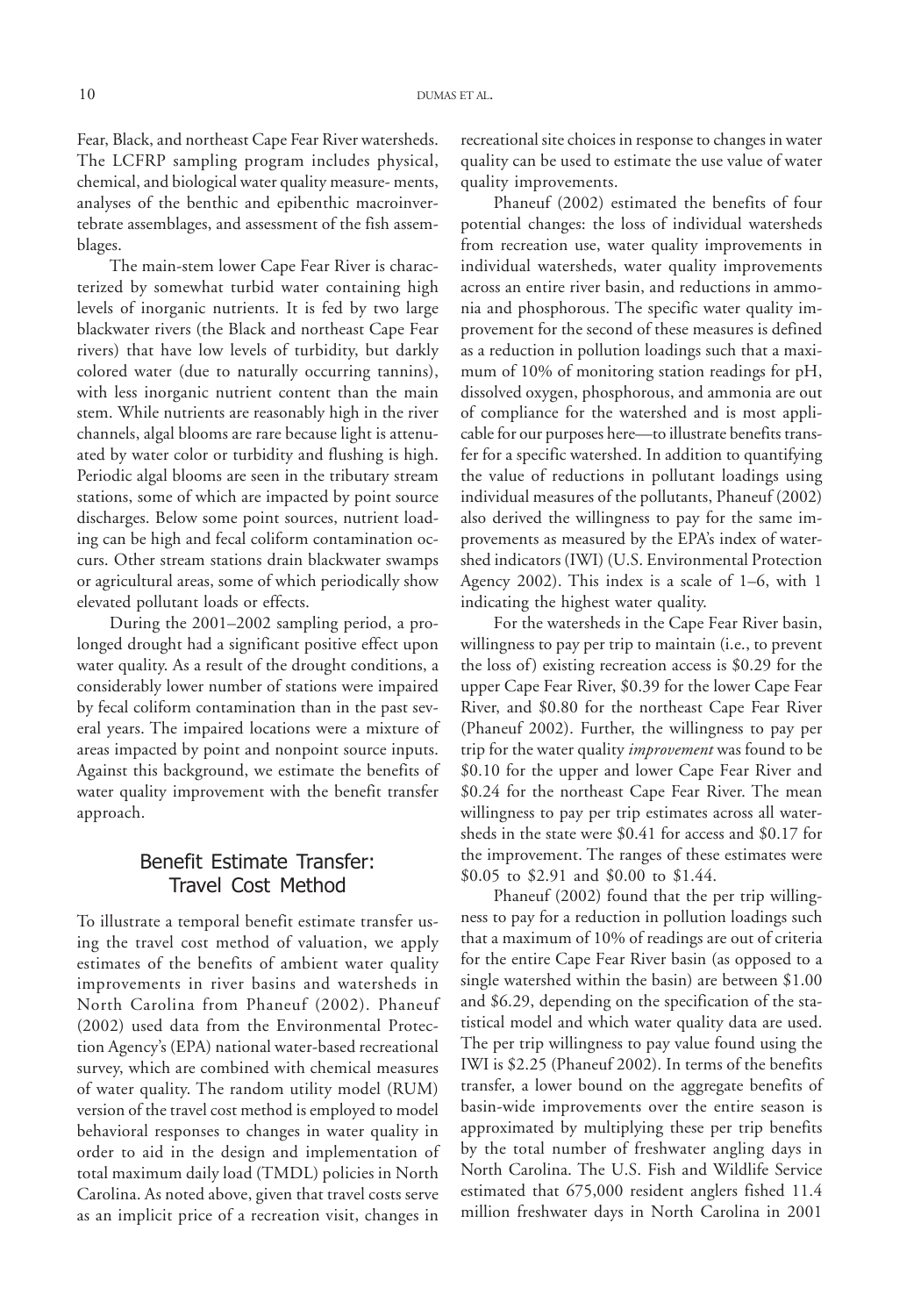(U.S. Department of the Interior, Fish and Wildlife Service and U.S. Department of Commerce, U.S. Census Bureau 2002). These estimates lead to an aggregate value of \$31.8 million (2003 dollars) for the basin-wide water quality improvements using the IWI estimate. Using the range of values estimated for the 10% out-of-criteria improvements, this annual aggregate benefit measure is between \$14.1 million and \$88.9 million (2003 dollars).

We also obtain an aggregate estimate for New Hanover County by using data on North Carolina freshwater angler-days and population estimates for the state and county (New Hanover County contains approximately 2% of the North Carolina population). Assuming that the proportion of anglers in the population is constant across counties, this amounts to 13,500 resident anglers fishing 228,000 freshwater days in New Hanover County. These estimates lead to an aggregate value of \$636,000 (2003 dollars) for the basin-wide water quality improvements using the IWI estimate. Using the range of values estimated for the 10% out-of-criteria improvements, the value to New Hanover County anglers is between approximately \$283,000 and \$1.86 million (2003 dollars).

### Benefit Function Transfer: Hedonic Price Method

The existing hedonic studies of the value of water quality typically use water clarity or fecal coliform as a measure of water quality. We select fecal coliform, a group of bacteria widely used as an indicator of the presence of disease-producing bacteria, as our measure of water quality for the hedonic analysis. Water clarity would not be a good measure of water quality for the New Hanover county area, as several tributaries of the Cape Fear River are naturally low-visibility, low-clarity waters in their pristine states (due to naturally occurring tannins in the water). Fecal coliform measurements vary by an order of magnitude above and below the state health standard for human contact waters (200 CFU/100 mL) in the Lower Cape Fear River. During the 2001–2002 monitoring period, the state standard was exceeded six times (North Carolina Department of Environment, Health, and Natural Resources 1996). (The standard is typically violated more frequently; the 2001–2002 period had a relatively low number of violations due to low runoff conditions during a drought.)

For the benefit transfer application, we select Leggett and Bockstael's (2000) hedonic pricing study of the effect of fecal coliform water pollution on Chesapeake Bay shoreside property values. In addition to its focus on fecal coliform pollution, Leggett and Bockstael (2000) utilized relatively recent data (late 1990s) and considered coastal estuarine properties in the mid-Atlantic region of the United States, properties similar to those in our study region. We recalibrate the Leggett and Bockstael (2000) hedonic price model to New Hanover conditions. The recalibration accounts for differences in parcel area, distance to urban centers, and baseline fecal coliform levels between the Leggett and Bockstael (2000) study area and New Hanover County. The model is not recalibrated for differences between the two study areas in neighborhood land uses or distances to point sources of water pollution. For these variables, we use the mean values from Leggett and Bockstael (2000).

Land parcel and tax data for 2001 were provided by the New Hanover County Planning Department. Industrial, government, commercial and utility rightof-way parcels are excluded from the analysis. The remaining 334 residential and residential/farm parcels adjacent to the Cape Fear and northeast Cape Fear rivers in New Hanover County in 2001 occupy a total of 3,554 ha. The mean land value per parcel (excluding the value of any structures) is approximately \$121,000 for residential land use  $(n = 331)$  and \$300,000 for residential/farm land use (*n* = 3). Fecal coliform is measured at LCFRP water quality monitoring field station NAV, just north (upstream) of Wilmington, North Carolina (see Figure 2). From 1997–2002, monthly average fecal coliform readings varied from a minimum of 6 CFU/100 mL to a maximum of 4,453 CFU/100 mL, depending on season, rainfall, and point source and nonpoint source pollution discharges, with a geometric mean of 31 CFU/ 100 mL.

The policy scenario consists of a hypothetical water quality program that would prevent deterioration of water quality from a baseline yearly median fecal coliform count of 40 CFU/100 mL, a level approximating current conditions, to the level of the state health standard for human contact waters, 200 CFU/100 mL. Using the Leggett and Bockstael (2000) model recalibrated for the Cape Fear region, we found that the 334 riverfront residential properties in New Hanover County have an aggregate land value (excluding the value of any structures) of approximately \$42.4 million (2003 dollars) under baseline water quality conditions of 40 CFU/100 mL. If water quality were allowed to deteriorate to the level of the state health standard for human contact waters (200 CFU/100 mL), land value would fall to an esti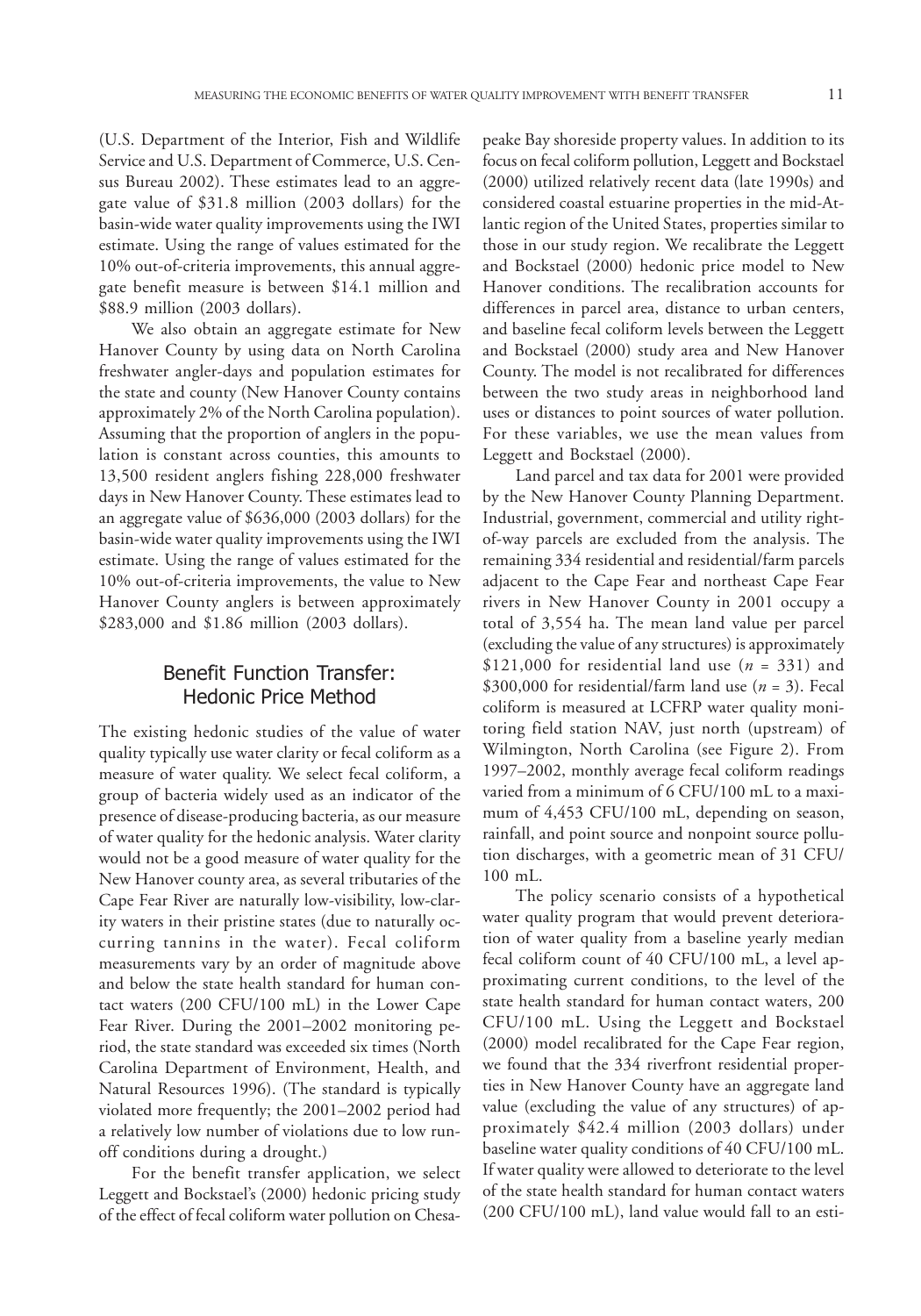mated level of \$39.1 million, a loss of \$3.3 million. This is equivalent to a 7.7% decrease in land value. The maximum decrease in value for any single property is \$510,000 (for a 538-ha parcel slated for subdivision), the minimum decrease is \$12, the mean decrease is \$9,800, and the median decrease is \$4,400.

### Benefit Function Transfer: Contingent Valuation Method

The contingent valuation method literature contains a number of studies that estimate the economic values of river water quality. Several of these are focused on North Carolina river basins, but none focuses on the Cape Fear River basin. A recent study estimated the economic value of water quality protection in the Catawba River basin (Kramer and Eisen-Hecht 2002). The Catawba River basin is similar to the Cape Fear River basin in that it originates near an urban area, Charlotte, and flows southeast to the Atlantic coast. It differs in that the Catawba River basin is dominated by reservoirs and most of the basin is located in South Carolina. Nevertheless, we choose this as the study site due to its similarities to the policy site and the richness of the statistical valuation function relative to other North Carolina river basin valuation studies.

Kramer and Eisen-Hecht (2002) used a combination of mail and telephone survey methods. The sample is mailed an information booklet that describes a water quality management plan for the Catawba River. The booklet includes maps that show the potential deterioration in water quality given current population and land use changes as predicted by a water quality model. The proposed management plan would focus on several water quality problems: sediment, nutrients, toxic substances, bacteria, and viruses. The management plan would include the use of best management practices for construction and agriculture within the basin, develop a basin-wide land use plan, improve and increase the capacity of sewage treatment plants within the basin, and provide for the purchase and protection of land that is important for the protection of water quality.

Respondents were asked to vote for or against the management plan given that it would be financed by a specified increase in state income taxes over the following 5 years. The specified increase in state income taxes varied across survey respondents, ranging from \$5 to \$250 per year. Without further water quality information, the contingent valuation method cannot be used to place a monetary value on a specific water quality improvement (i.e., a change in pH or

fecal coliform units). The benefit estimate from this application of the contingent valuation method is the willingness to pay for protection of current water quality with the proposed water quality management plan. Additional information from the water quality model that was used to estimate the potential degradation in water quality could be used to develop estimates for specific improvements. However, this level of analysis is beyond the scope of this paper.

Kramer and Eisen-Hecht (2002) statistically analyzed the survey data to develop a willingness to pay model. The model includes a number of variables that can be used to examine the validity of the hypothetical votes. For example, the probability of a vote for the management plan should fall as the tax amount increases and should rise with increases in respondent income. Such results were obtained in this study and indicate that respondents responded rationally to the stated cost of the policy relative to their income levels. These results strongly suggest that the hypothetical votes reveal valid economic values for Catawba River water quality.

Kramer and Eisen-Hecht (2002) estimated that respondent annual willingness to pay is \$194 (1998 \$) for 5 years for the Catawba River. The Catawba River willingness to pay model is calibrated for New Hanover County residents. Calibration involves substitution of relevant values from the policy site (New Hanover County) for the values used in the study site (Catawba River basin).

There are no objective measures for New Hanover County residents for most variables in the willingness to pay model. For these variables, we used the mean values from the Catawba River basin sample (Eisen-Hecht and Kramer 2002). These include study specific variables, such as knowledge and attitudes about water quality, and variables specific to the survey design. The willingness to pay also includes a variable for whether the respondent is from North Carolina or South Carolina. We set this variable equal to South Carolina, assuming that downstream New Hanover County residents are more similar to respondents in South Carolina than the upstream, urban North Carolina respondents. This choice has significant effects on willingness to pay. The alternative assumption would decrease annual willingness to pay estimates by almost \$62.

For the demographic variables measuring respondent age, education, sex, and household income, we developed estimates of the mean values for New Hanover County residents 18 years or older using U.S. Census Bureau data. We assume that respondents would rate the use of the river as important and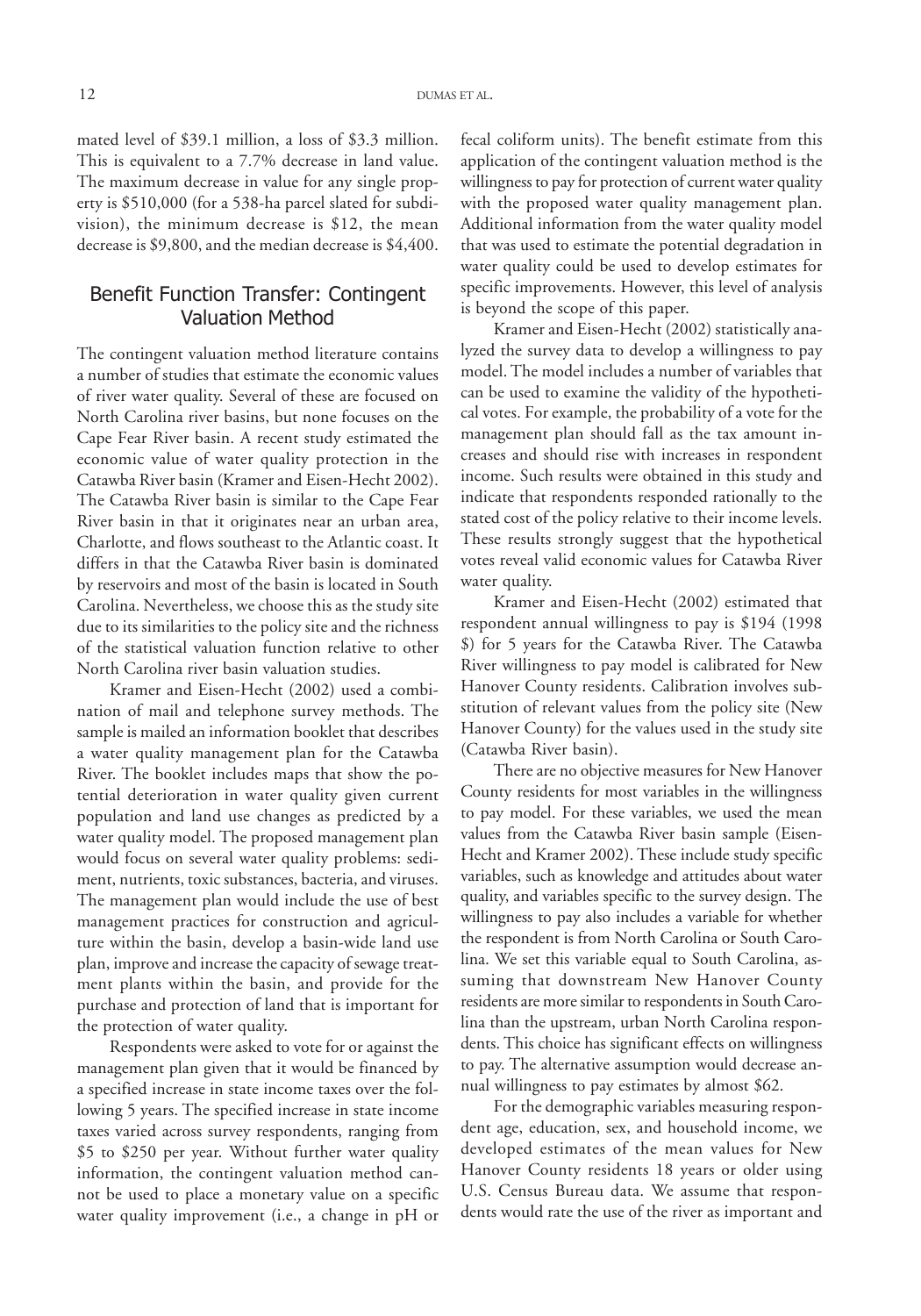that drinking water is important. In order to differentiate between use and nonuse values, we alternatively assumed that altruistic, bequest, and existence values are zero and positive. The means from the Catawba River sample are used for all other variables.

Assuming that the willingness to pay functions for the Catawba River and the Cape Fear River are similar, these estimates represent the willingness to pay of New Hanover County residents to maintain water quality through a Cape Fear River basin-wide management plan. The willingness to pay of New Hanover County households is \$175 per person, per year, for 5 years when nonuse values are equal to zero and \$326 per person, per year, for 5 years when nonuse values are positive (2003 dollars). When nonuse value is considered the residual between total value and use value, this implies that nonuse values are 46% of the total value.

#### Comparison of Methods

The benefits of water quality improvement in the Lower Cape Fear River varied with method (Table 1). Willingness to pay estimates developed from the travel cost, hedonic price, and contingent valuation methods are aggregated by the number of New Hanover County angler-days (*n* = 13,500), New Hanover County residential properties in vicinity of the Cape Fear River (*n* = 334 properties), and New Hanover County households (*n* = 68,183), respectively. The raw value estimates from the transfer studies are not directly comparable for two reasons. First, the estimates refer to different time periods: the contingent valuation estimates are annual values for each of 5 years, the travel cost estimates are annual values received each year in perpetuity, and the hedonic price method estimate is a capitalized, present value. To make the estimates comparable, we calculated the present value of the annual amounts (using a 5-year time horizon for the contingent valuation estimates and a 30 time horizon for the travel cost method), and we annualized the hedonic price method estimate.

Second, each benefit transfer example focuses on a different policy context. The travel cost method willingness to pay estimate is appropriate for a policy that leads to a reduction in pollution loadings such that a maximum of 10% of readings are out of criteria for the entire Cape Fear River basin (as measured by a one unit change in a water quality index). In contrast, the hedonic price method and contingent valuation method estimates are appropriate for a water quality management plan that protects the current level of water quality, though the two estimates are based on different definitions of the current level of water quality and different definitions of the water quality management plan.

We used two discount rates for the present value calculations. The first discount rate, 2%, is a frequently used approximation of the real discount rate based on market interest rates and is recommended by the Congressional Budget Office (Hartman 1990). The second and higher discount rate, 7%, is required for benefit–cost analysis by the U.S. Office of Management and Budget (Office of Management and Budget 1992). The higher rate is based on the

Annual Present value Unad- Unad-Method Aggregation Policy justed CBO1 OMB2 justed CBO1 OMB2 Travel 228,000 Avoidance of 10% of water quality \$0.64 \$14.33 \$7.94 cost angler- monitoring stations being out of days compliance Hedonic 334 price proper- Protection of water quality to avoid  $$0.15 \quad $0.27 \quad $3.30$ ties increase in fecal coliform from current level Contin- 68,183 Protection of current water quality \$22.20 \$104.62 \$91.01 gent house- with a water quality management valua- holds plan tion

TABLE 1. Aggregate benefits for Lower Cape Fear River water quality (millions of 2003 dollars).

<sup>1</sup> Value adjusted based on the Congressional Budget Office discount rate of 2%.

 $^{\rm 2}$  Value adjusted based on the U.S. Office of Management and Budget discount rate of 7%.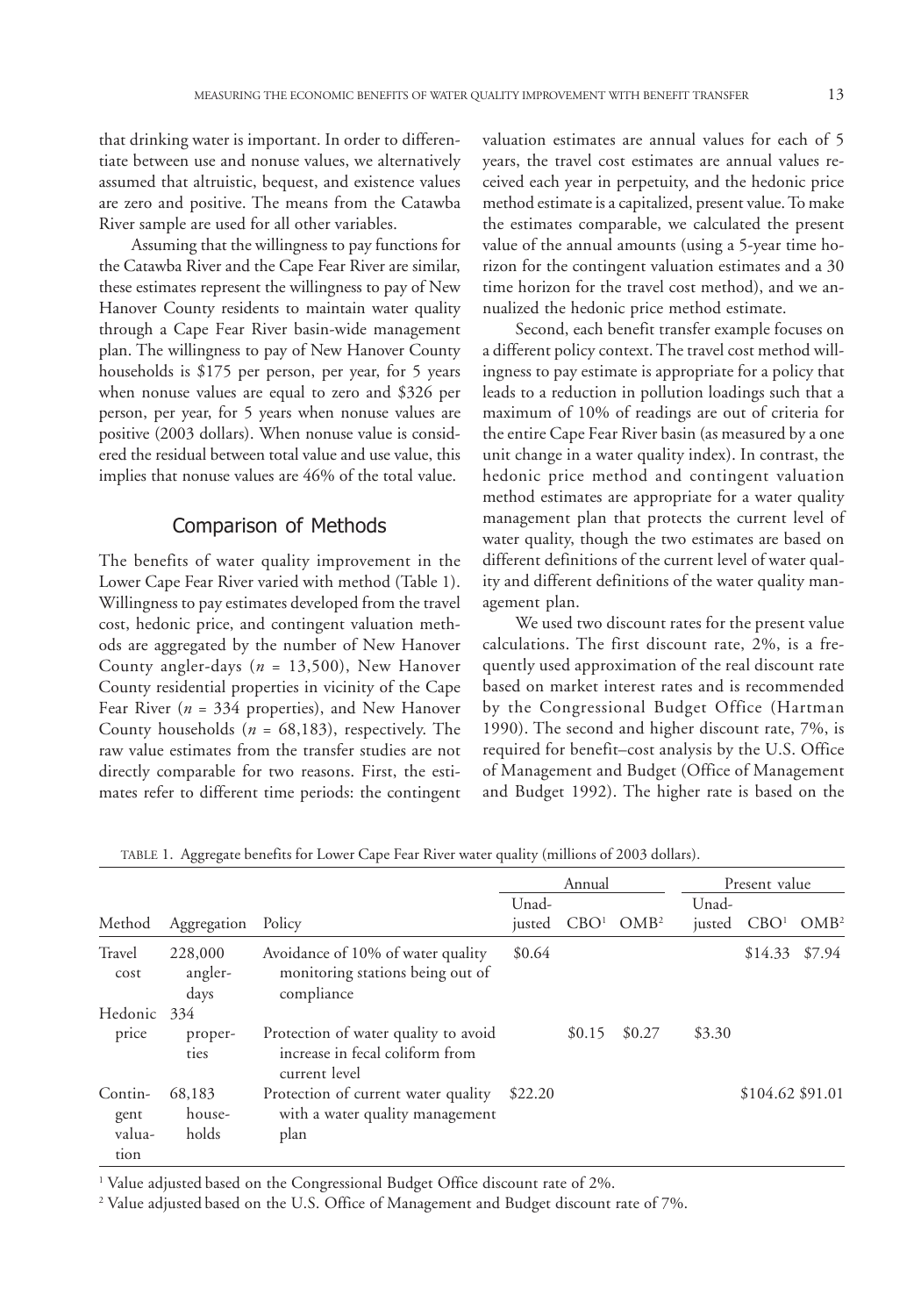market rate of return of housing and corporate borrowing costs.

With discount rates of 2% and 7% the present value of aggregate benefits for anglers using the travel cost method are \$14 million and \$8 million. The hedonic price method gives the present value (capitalized value) of aggregate benefits for *riverfront* property owners directly; this value is \$3.30 million. Using the hedonic price method estimate of \$3.30 million and discount rates of 2% and 7%, the annualized value of the aggregate benefits for property owners are \$0.15 million per year and \$0.27 million per year. Using the contingent valuation method and discount rates of 2% and 7%, the present value of aggregate benefits (total value including nonuse value) for all households in the county (not just riverfront) are \$105 million and \$91 million.

This comparison illustrates the limitations of the alternative methods. The travel cost and hedonic price methods are applicable to particular populations and are not able to measure nonuse values. The contingent valuation method can be used to estimate nonuse values and is applicable to the entire population that might enjoy nonuse values. However, it is difficult to disentangle use and nonuse values from the total value estimate with the contingent valuation method.

It is tempting to add the estimates from the three methods to generate an estimate of the total benefit of the water quality improvement. However, this temptation is misguided for two reasons. First, the benefit estimates are for different policies as described above. Second, the total benefit estimate would be prone to double counting of benefits. The travel cost method primarily estimates the water quality benefits that are enjoyed by those who participate in outdoor recreation. The hedonic price method estimates the benefits of water quality improvements that accrue to property owners. Since proximity to recreation sites is an incentive for property owners to purchase housing near water, the benefits accruing to property owners might include recreation benefits. The contingent valuation method estimates the use values, including recreation benefits, for the general population. Adding the benefits from the travel cost method, the hedonic price method, and the contingent valuation method might include recreation benefits for three overlapping populations.

#### Summary

In this paper, we provide an accessible primer on the economics of water quality valuation. Consumer surplus, the net benefits of a particular good, can be estimated using a number of valuation methodologies, including direct and indirect methods. These methods typically require the collection of new data. Yet, policy analysis is often constrained by time and money. In these situations, benefit transfer methods can be used to develop estimates of consumer surplus for policy analysis. Benefit transfer involves the recalibration of existing consumer surplus estimates. Existing estimates are tailored to fit a new policy situation. We provide an example of benefit transfer by estimating the value of water quality improvements for the Cape Fear River in North Carolina. Benefit transfer methods are used with three valuation approaches (travel cost, hedonic pricing, and contingent valuation) to estimate the benefits of water quality improvements.

The successful application of benefit transfer methods remains a challenge. Brouwer (2000) provides some restrictive conditions for a successful benefit transfer. Many studies evaluating benefit transfer methods that adhere to most of Brouwer's (2000) conditions reject the statistical accuracy of benefit transfer estimates. However, benefit transfer methods typically obtain accuracy within an order of magnitude. The role of the benefit estimate in the policy process and the costs of a wrong decision are the two major issues that must be addressed when deciding whether to use a benefit transfer method instead of collecting primary data (Bergstrom and DeCivita 1999). Typically, benefit cost analysis is only one input into the policy decision process. When government water quality policy decisions do not hinge on whether the present value of net benefits is positive or negative, in other words, when the benefit cost analysis is advisory, the use of benefit transfer is a an acceptable approach to obtain order of magnitude estimates of benefits.

When major government decisions are made, such as reauthorization of the Clean Water Act, the costs of a wrong decision could be in the millions, or even billions, of dollars. When determining whether to conduct a study based on primary data, the cost of the study must be compared to the potential cost of a wrong decision. For example, a benefit cost analysis that uses benefit transfer to estimate benefits may conclude that the present value of net benefits of a policy is \$2 million. Based on the criterion of efficiency, the policy analyst would recommend that the policy should be pursued. However, a benefit cost analysis that uses new, primary data to estimate benefits may conclude that the present value of net ben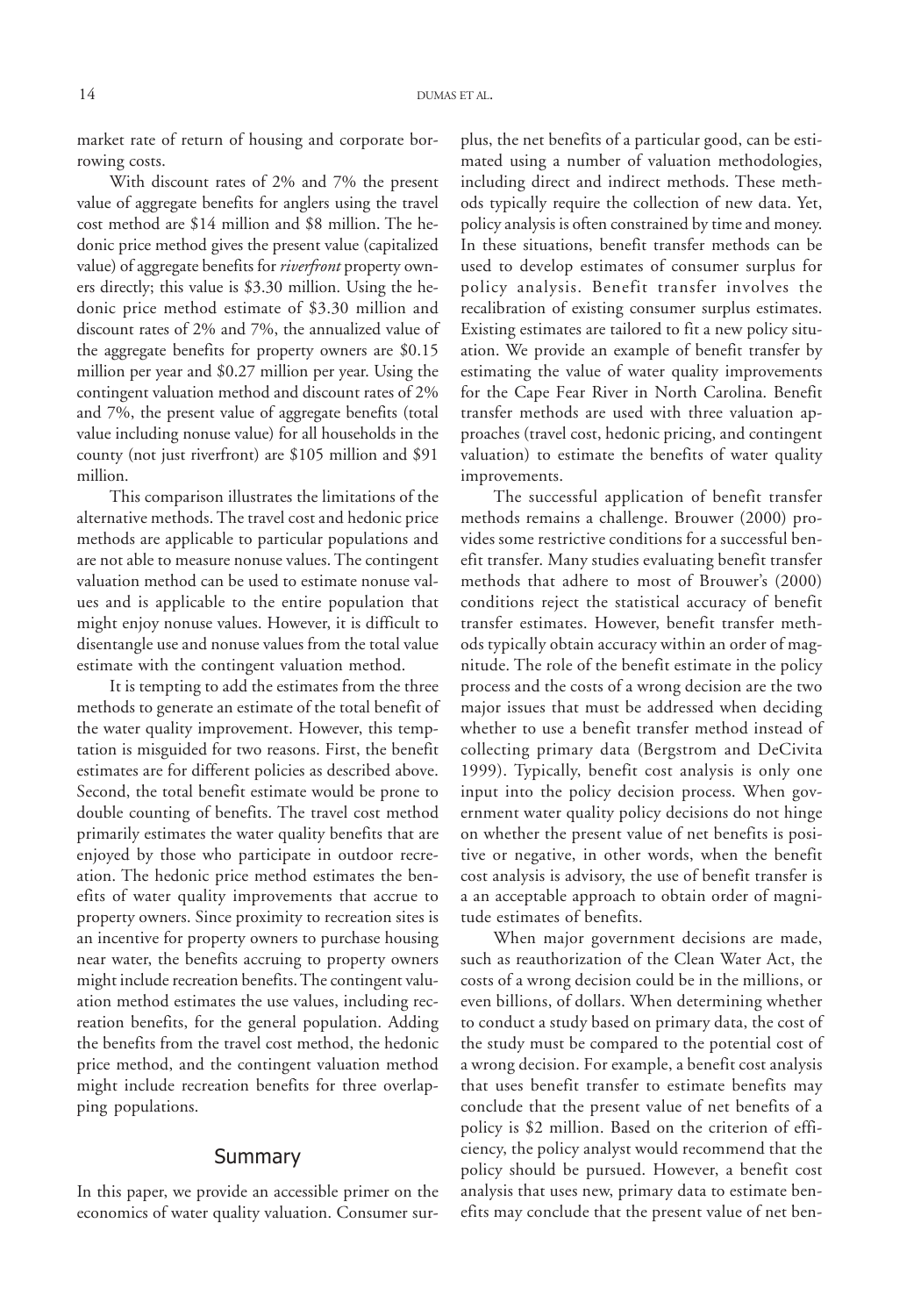efits of the same policy is –\$2 million. In this case, the policy analyst would recommend that the policy should not be pursued. If the study based on new, primary data costs \$500,000, then it is an investment with a net gain of \$1.5 million (i.e., the \$0.5 million study prevents a \$2 million mistake). In this case, the study based on new, primary data are preferred to benefit transfer. For most water quality policies the costs of a wrong decision are much smaller. In many of these cases, the benefit transfer approach may be preferred.

### References

- Adamowicz, W. L., P. C. Boxall, J. J. Louviere, J. Swait, and M. Williams. 1999. Stated-preference methods for valuing environmental amenities. Pages 460–479 *in* I. J. Bateman and K. G. Willis, editors. Valuing environmental preferences: theory and practice of the contingent valuation method in the US, EU, and developing countries. Oxford University Press Inc., New York.
- Barton, D. N. 2002. The transferability of benefit transfer: contingent valuation of water quality improvements in Costa Rica. Ecological Economics 42:147–164.
- Bateman, I. J., and K. G. Willis. 1999. Valuing environmental preferences: theory and practice of the contingent valuation method in the US, EU, and developing countries. Oxford University Press, New York.
- Bergstrom, J. C., and P. DeCivita. 1999. Status of benefit transfer in the United States and Canada: a review. Canadian Journal of Agricultural Economics 47:79– 87.
- Boardman, A. E., D. H. Greenberg, A. R. Vining, and D. L. Weime. 2001. Cost-benefit analysis: concepts and practice, 2nd edition. Prentice Hall, Upper Saddle River, New Jersey.
- Bockstael, N. E. 1995. Travel cost models. Pages 655– 671 *in* D. W. Bromley, editor. Handbook of environmental economics. Blackwell Scientific Publications, Cambridge, Massachusetts.
- Bockstael, N. E., K. E. McConnell, and I. E. Strand. 1989. A random utility model for sportfishing: some preliminary results for Florida. Marine Resource Economics 6:245–260.
- Brookshire, D. S., and H. Neil. 1992. Benefit transfers: conceptual and empirical issues. Water Resources Research 28:651–655.
- Brouwer, R. 2000. Environmental value transfer: state of the art and future prospects. Ecological Economics 32:137–152.
- Brouwer, R., and F. A. Spaninks. 1999. The validity of environmental benefits transfer: further empirical

testing. Environmental and Resource Economics 14:95–117.

- Carson, R. T., N. E. Flores, K. M. Martin, and J. L. Wright. 1996. Contingent valuation and revealed preference methodologies: comparing the estimates for quasi-public goods. Land Economics 72:80–99.
- Desvousges, W. H., M. C. Naughton, and G. R. Parsons. 1992. Benefit transfer: conceptual problems in estimating water quality benefits using existing studies. Water Resources Research 28:675–683.
- Downing, M., and T. Ozuna, Jr. 1996. Testing the reliability of the benefit function transfer approach. Journal of Environmental Economics and Management 30:316–322.
- Edwards, S. F. 1991. A critique of three "economics" arguments commonly used to influence fishery allocations. North American Journal of Fisheries Management 11:121–130.
- Eisen-Hecht, J. I., and R. A. Kramer. 2002. A cost-benefit analysis of water quality protection in the Catawba basin. Journal of the American Water Resources Association 38:453–465.
- Feenberg, D., and E. S. Mills. 1980. Measuring the benefits of water pollution abatement. Academic Press, New York.
- Freeman, A. M., III. 1993. The measurement of environmental and resource values: theory and methods. Resources for the Future, Washington, D.C.
- Hartman, R. T. 1990. One thousand points of light seeking a number: a case study of CBO's search for a discount rate policy. Journal of Environmental Economics and Management 18:S3–S7.
- Kirchhoff, S., B. G. Colby, and J. T. LaFrance. 1997. Evaluating the performance of benefit transfer: an empirical inquiry. Journal of Environmental Economics and Management 33:75–93.
- Kramer, R. A., and J. I. Eisen-Hecht. 2002. Estimating the economic value of water quality protection in the Catawba River basin. Water Resources Research 38:1182–1191.
- Johansson, P.-O. 1987. The economic theory and measurement of environmental benefits. Cambridge University Press, New York.
- Leggett, C. G., and N. E. Bockstael. 2000. Evidence of the effects of water quality on residential land prices. Journal of Environmental Economics and Management 39:121–144.
- Loomis, J. B. 1992. The evolution of a more rigorous approach to benefit transfer: benefit function transfer. Water Resources Research 28:701–705.
- Loomis, J. B., Roach, F. Ward, and R. Ready. 1995. Testing transferability of recreation demand models across regions: a study of corps of engineers reservoirs. Water Resources Research 31:721–730.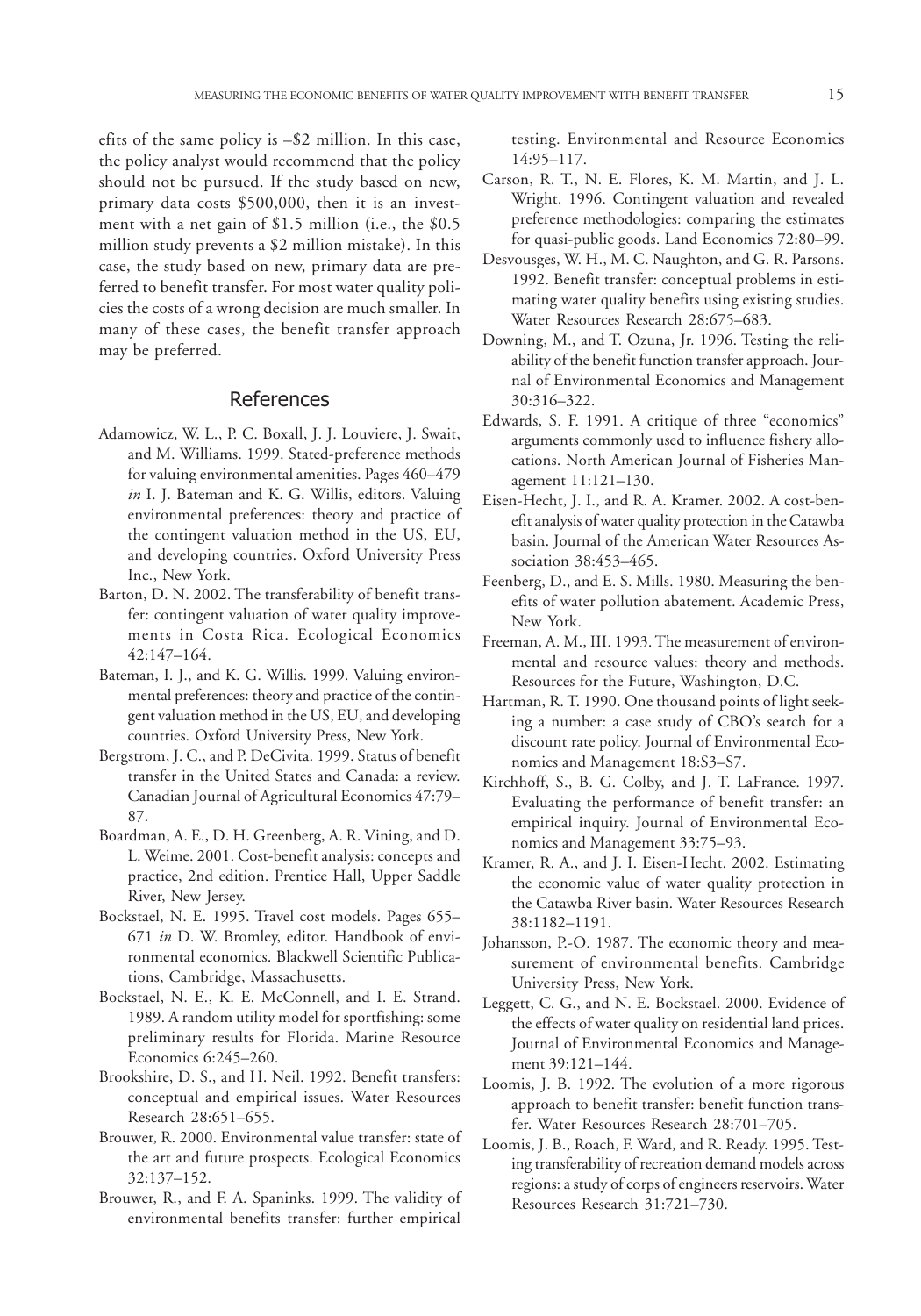- Loomis, J. B., and D. S. White. 1996. Economic benefits of rare and endangered species: summary and metaanalysis. Ecological Economics 18:197–206.
- Louviere, J. J. 1988. Conjoint analysis modeling of stated preferences: a review of theory, methods, recent developments and external validity. Journal of Transport, Economics and Policy 10:93–119.
- Lower Cape Fear River Program. 2003. University of North Carolina at Wilmington, Wilmington, North Carolina. Available: http://www.uncw.edu/cmsr/ aquaticecology/lcfrp/. (October 2003)
- Luken, R. A., F. R. Johnson, and V. Kibler. 1992. Benefits and costs of pulp and paper effluent controls under the Clean Water Act. Water Resources Research 28:665–674.
- Mallin, M. A., M. H. Posey, T. E. Lankford, M. R. McIver, H. A. CoVan, T. D. Alphin, M. S. Williams, and J. F. Merritt. 2002. Environmental assessment of the lower Cape Fear River system, 2001–2002. University of North Carolina at Wilmington, Center for Marine Science, CMS Report Number 02–02, Wilmington.
- Mitchell, R. C., and R. T. Carson. 1989. Using surveys to value public goods: the contingent valuation method. Resources for the Future, Washington, D.C.
- North Carolina Department of Environment and Natural Resources. 2000. Cape Fear River basinwide water quality plan. North Carolina Department of Environment and Natural Resources, Raleigh.
- North Carolina Department of Environment, Health, and Natural Resources. 1996. Water quality progress in North Carolina, 1994–1995 305(b) Report. North Carolina Department of Environment and Natural Resources, Division of Water Quality, Report No. 96–03, Raleigh.
- Office of Management and Budget. 1992. Circular no. A-94, revised (Transmittal Memo No. 64). Available: http://www.whitehouse.gov/omb/circulars/a094/ a094.html. (October 2003)
- Palmquist, R. B. 1991. Hedonic methods. Pages 77–120 *in* J. B. Braden and C. D. Kolstad, editors. Measuring the demand for environmental quality. Elsevier, New York.
- Parsons, G. R., and M. J. Kealy. 1994. Benefits transfer in a random utility model of recreation. Water Resources Research 30:2477–2484.
- Pattanayak, S. K., V. K. Smith, and G. Van Houtven. In press. Improving the practice of benefits transfer: a preference calibration approach. In S. Navrud and R. Ready, editors. Environmental value transfers: issues and methods. Kluwer, Dordrecht, Netherlands.
- Phaneuf, D. J. 2002. A random utility model for total maximum daily loads: estimating the benefits of wa-

tershed-based ambient water quality improvements. Water Resources Research 38:1254–1264.

- Randall, A., and J. R. Stoll. 1980. Consumer's surplus in commodity space. American Economic Review 70:449–455.
- Rosenberger, R. S., and J. B. Loomis. 2000. Using metaanalysis for benefit transfer: in-sample convergent validity tests of an outdoor recreation database. Water Resources Research 36:1097–1107.
- Shrestha, R. K., and J. B. Loomis. 2001. "Testing a metaanalysis model for benefit transfer in international outdoor recreation." Ecological Economics 39:67– 83.
- Smith, V. K. 1991. Household production functions and environmental benefit estimation. Pages 41– 76 *in* J. B. Braden and C. D. Kolstad, editors. Measuring the demand for environmental quality. Elsevier, New York.
- Smith, V. K. 1992. On separating defensible benefit transfers from 'smoke and mirrors.' Water Resources Research 28:685–694.
- Smith, V. K., and J.-C. Huang. 1993. Hedonic models and air quality: twenty-five years and counting. Environmental and Resource Economics 36:23–36.
- Smith, V. K., and J.-C. Huang. 1995. Can markets value air quality? a meta-analysis of aedonic property value models. Journal of Political Economy 103:209–227.
- Smith, V. K., and Y. Kaoru. 1990a. Signals or noise? explaining the variation in recreation benefit estimates. American Journal of Agricultural Economics 72:419–433.
- Smith, V. K., and Y. Kaoru. 1990b. What have we learned since Hotelling's letter? A meta-analysis. Economics Letters 32:267–272.
- Smith, V. K., and L. L. Osborne. 1996. Do contingent valuation estimates pass a 'scope test'? a meta-analysis. Journal of Environmental Economics and Management 31:287–301.
- Smith, V. K., and S. K. Pattanayak. 2002. Is meta-analysis a Noah's ark for non-market valuation? Environmental and Resource Economics 22:271–296.
- Smith, V. K., G. Van Houtven, and S. K. Pattanayak. 2002. Benefit transfer via preference calibration: 'prudential algebra' for policy. sLand Economics 78:132– 252.
- U.S. Department of the Interior, Fish and Wildlife Service and U.S. Department of Commerce, U.S. Census Bureau. 2002. 2001 National survey of fishing, hunting, and wildlife-associated recreation. Washington, D.C.
- U.S. Environmental Protection Agency. 2002. Index of watershed indicators: an overview. Washington, D.C.
- Walsh, R. G., D. M. Johnson, and J. R. McKean. 1992. Benefit transfer of outdoor recreation demand stud-